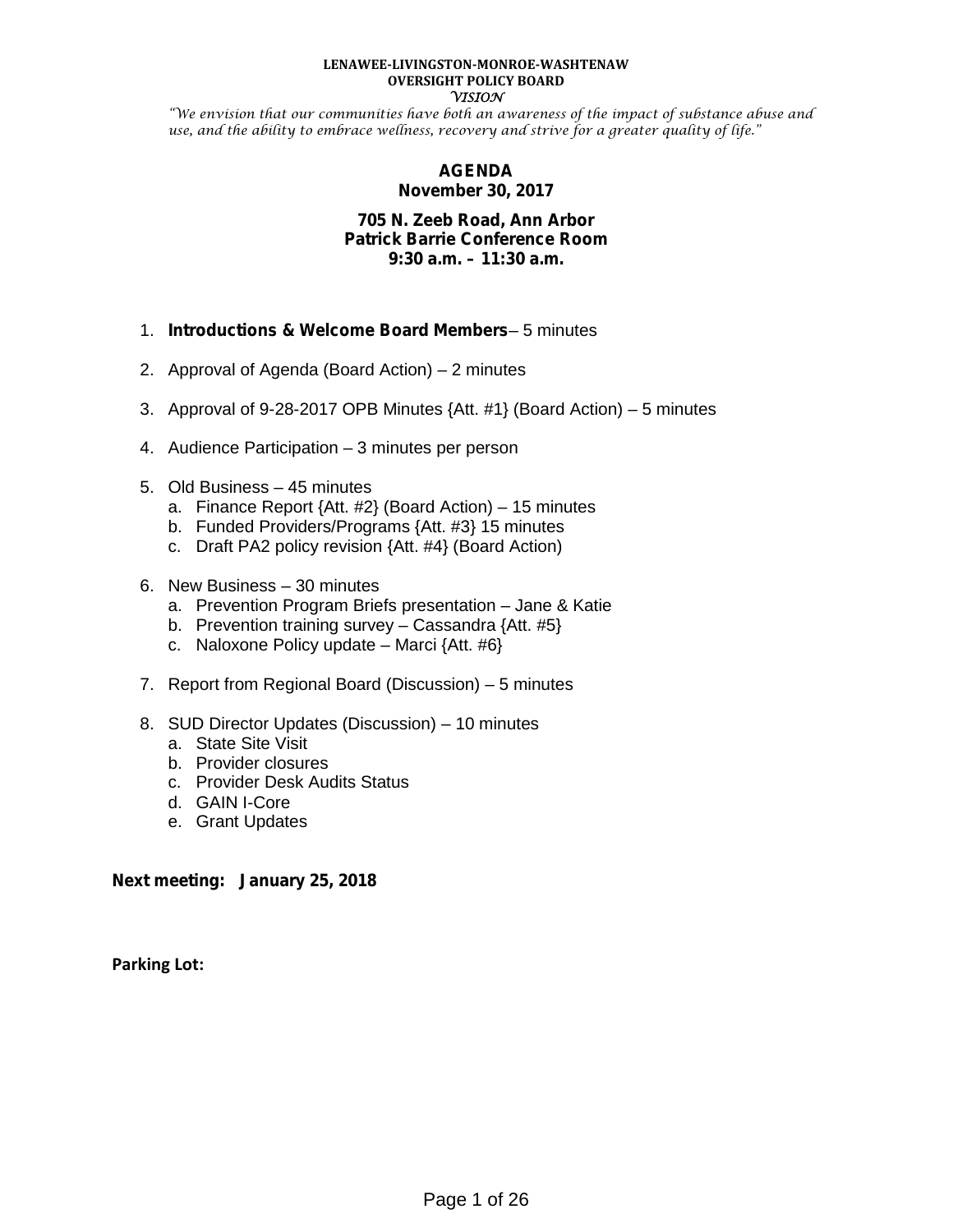# **LENAWEE-LIVINGSTON-MONROE-WASHTENAW OVERSIGHT POLICY BOARD Summary of September 28, 2017 meeting 705 N. Zeeb Road Ann Arbor, MI 48103**

| <b>Members Present:</b>    | David Oblak, Dianne McCormick, William Green, Tom Waldecker, Dave<br>O'Dell, John Lapham, Susan Webb, Charles Coleman, Kim Comerzan<br>(phone), Blake LaFuente, Ralph Tillotson, Monique Uzelac, Susan Webb |
|----------------------------|-------------------------------------------------------------------------------------------------------------------------------------------------------------------------------------------------------------|
| المتمدح المستحمل والمستحلة | $M = \frac{1}{2}$                                                                                                                                                                                           |

Members Absent: Mark Cochran, Amy Fullerton

Guests:

- Staff Present: Stephannie Weary, Marci Scalera, Suzanne Stolz, Jane Goerge, Katie Postmus, Cassandra Boyd, Erika Behm, Dana Darrow
	- A. D. Oblak called the meeting to order at 9:35 a.m.
- 1. Introductions
- 2. Approval of the agenda

**Motion by R. Tillotson, supported by C. Coleman, to approve the agenda Motion carried**

3. Approval of the July 27, 2017 OPB minutes

#### **Motion by J. Lapham, supported by W. Green, to approve the July 2017, 2017 OPB minutes Motion carried**

- 4. Audience Participation
	- ) None
- 5. Old Business
	- a. Finance Report
		- S. Stolz presented. Discussion followed.
		- C. Coleman requested a list of approved Sud contracts.
	- b. RFP Funding Recommendations Round 3
		- OPB reviewed the Round 3 proposals.

**Motion by T. Waldecker, supported by B. LaFuente, to approve final PA2 funding recommendations Round 3 Awards for SUD specialty Services RFP Motion carried**

- 6. New Business
	- a. Board Officer Elections

**Motion by T. Waldecker, supported by C. Coleman, to continue with the current OPB officers through FY 2018**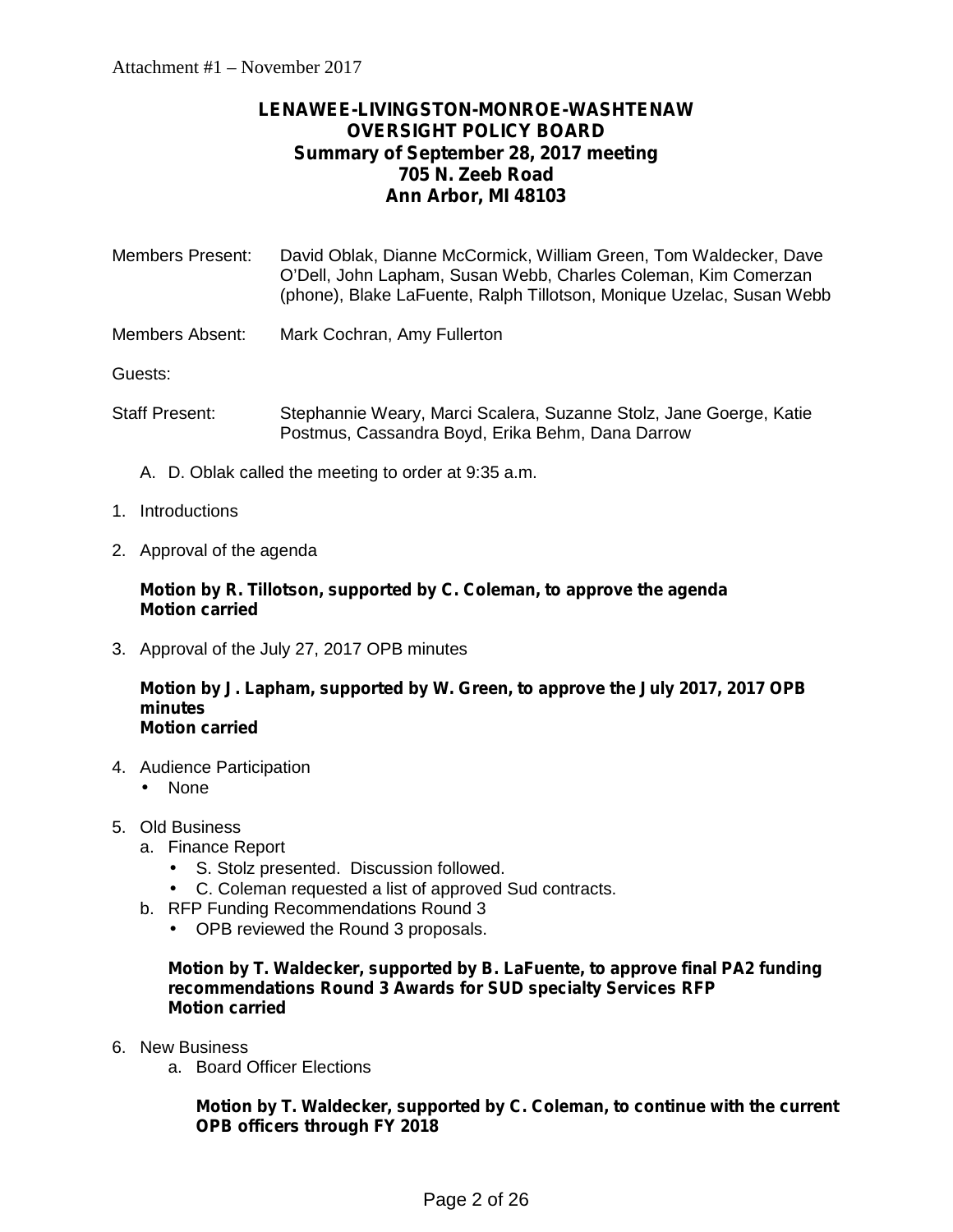## **Friendly amendment by T. Waldecker that A. Fullerton and M Cochran will continue as Vice-Chair and Secretary, respectively, if they so choose Motion carried**

- Representation to the Regional Board will be discussed at the November OPB meeting.
- b. Draft PA2 policy revision
- OPB reviewed the proposed changes of the policy.
- Funding cannot be for staffing. \$5,000 will be allocated to each county each year. An agency can't apply more than once per year. Agencies will be strongly encouraged to build the amount that grant-funded into their budgets for future years.
- Per M. Scalera, 501c agencies can apply within the funding limits.
- OPB requested an updated draft of the policy based on today's discussion.

#### **Motion by C. Coleman, supported by D. McCormick, to table the PA2 policy revision pending updates based on today's discussion Motion carried**

- 7. Report from Regional Board
	- Coleman reported that the Regional Board held its officer elections, regional finances are in good shape.
		- R. Tillotson provided an overview of the Regional Board's officer elections.
		- M. Scalera introduced Erika Behm, new Veteran Navigator.
	- E. Behm provided some information about her experience, and her plans for the position.
	- C. Coleman requested that E. Behm attend a Regional Board to present.
- 8. SUD Director Report
	- M. Scalera presented the SUD Outcomes Dashboard.
	- J. Goerge was awarded Preventionist of the Year at the recent SUD conference.
	- The State is conducting a site visit, much of which will be electronic.
	- The PIHP will follow the state's lead and conduct the provider desk audits in a similar manner.
	- J. Terwilliger and staff are working on a strategic plan.
- 9. Work It
	- Work It is an agency that provides medication assistance via airstream trailer. They have no brick and mortar locations.
	- They had applied to become licensed and were going to come to OPB to present. However, the state denied their license. The state isn't ready to sanction a set-up such as theirs.
- 10. Adjourn

#### **Motion by T. Waldecker, supported by W. Green, to merge the November and December OPB meetings Motion carried**

The Joint meeting will take place on November 30, 2017 December.

Adjourned at 11:30 a.m.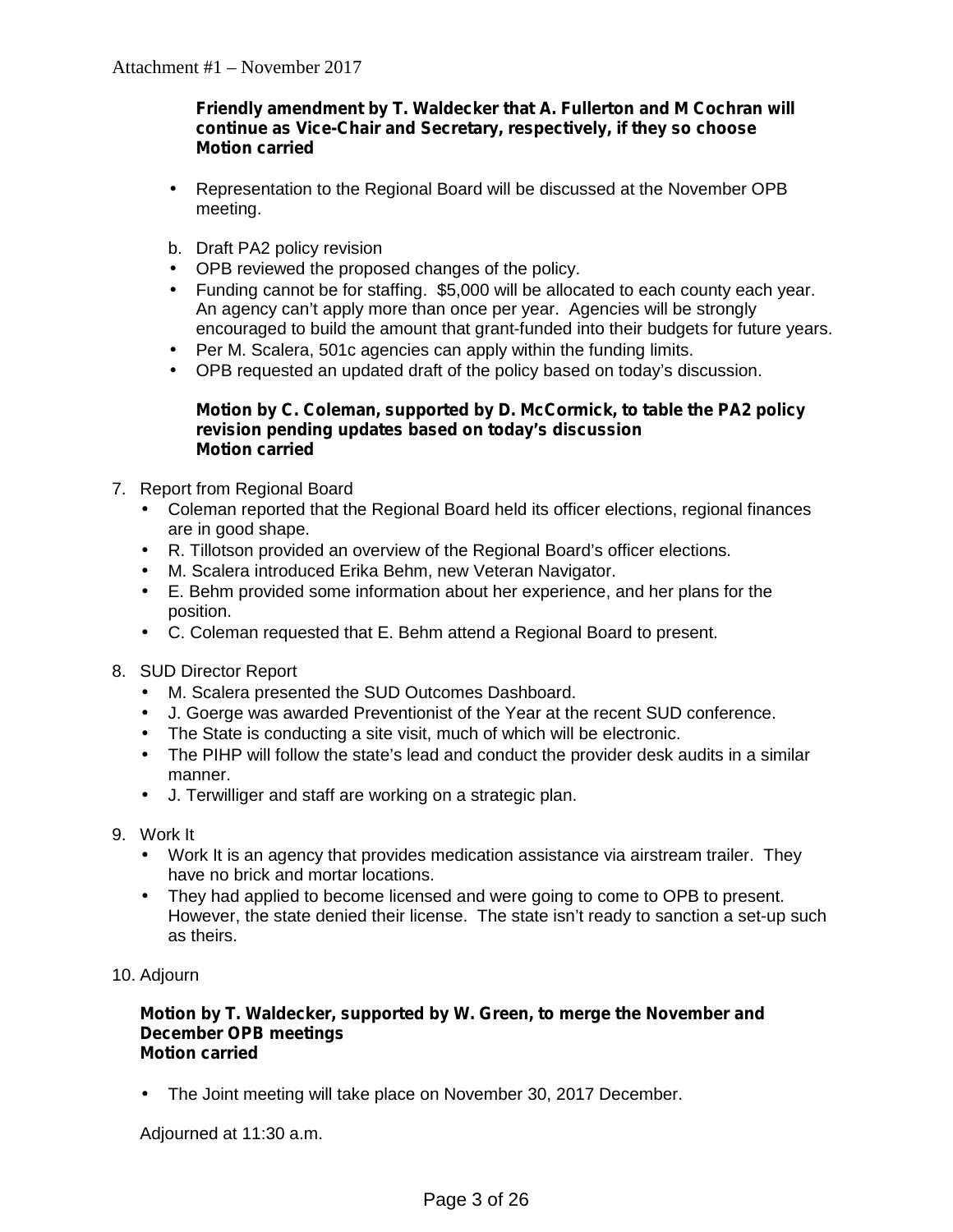# **Substance Use Disorder Contracts**

| <b>SUD ROSC Core Provider Treatment Contracts</b>                                                       | <b>FY18 Funding Level</b> |  |  |
|---------------------------------------------------------------------------------------------------------|---------------------------|--|--|
| Funding Source(s): (Medicaid, Healthy Michigan Medicaid, SAPT Block<br>Grant CFDA#93.959 & PA2 Funding) |                           |  |  |
| <b>Lenawee County SUD Treatment</b>                                                                     |                           |  |  |
| Lenawee Community Mental Health Authority ROSC Core Provider                                            | $$1,025,728/$ annual      |  |  |
| <b>Livingston County SUD Treatment</b>                                                                  |                           |  |  |
| Livingston County Community Mental Health Authority ROSC Core<br>Provider                               | \$786,900 / annual        |  |  |
| <b>Washtenaw County SUD Treatment</b>                                                                   |                           |  |  |
| Dawn Inc. ROSC Core Provider                                                                            | \$850,000 / annual        |  |  |
| Home of New Vision ROSC Core Provider                                                                   | \$850,000 / annual        |  |  |

| <b>SUD Prevention Contracts</b>                                                    | <b>FY18 Funding Level</b> |  |  |
|------------------------------------------------------------------------------------|---------------------------|--|--|
| Funding Source(s): (SAPT Block Grant CFDA#93.959 & PA2 Funding)                    |                           |  |  |
| <b>RFP#2017A Lenawee County SUD Prevention</b>                                     |                           |  |  |
| Lenawee Community Mental Health                                                    | $$70,000 /$ annual        |  |  |
| <b>RFP#2017A Livingston County SUD Prevention</b>                                  |                           |  |  |
| Livingston County Catholic Charities                                               | $$399,104 /$ annual       |  |  |
| <b>RFP#2017A Monroe County SUD Prevention</b>                                      |                           |  |  |
| <b>Catholic Charities of Southeast Michigan</b>                                    | \$114,318/annual          |  |  |
| Monroe County ISD                                                                  | \$117,469/annual          |  |  |
| RFP#2017A Washtenaw County SUD Prevention                                          |                           |  |  |
| Catholic Social Services of Washtenaw County - Get Connected, Photo<br>Voice, CAGE | \$69,692/annual           |  |  |
| Eastern Michigan - Prevention Theatre Collective                                   | \$90,657 / annual         |  |  |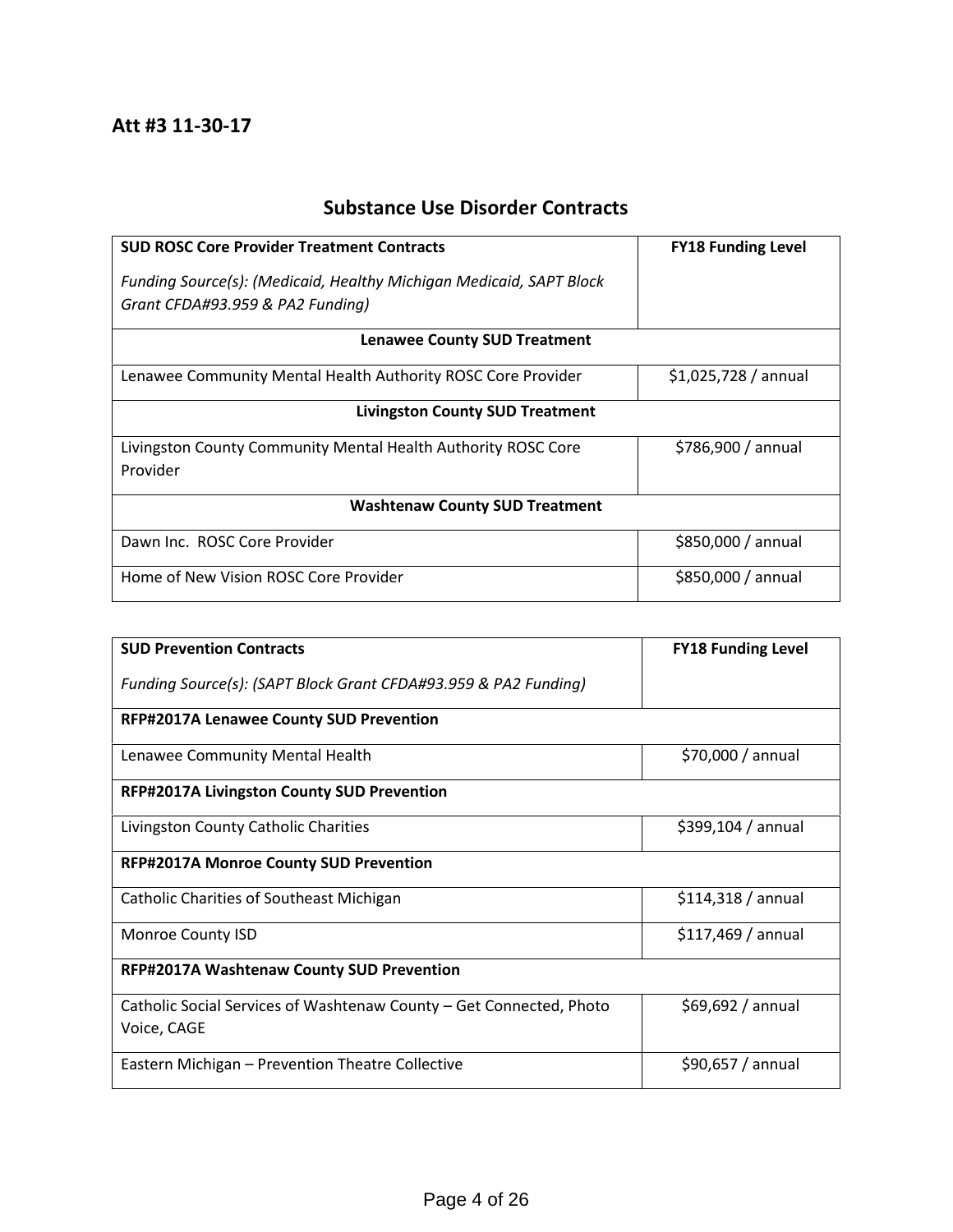| St. Joseph Mercy Chelsea                                         | $$103,937 /$ annual |  |  |
|------------------------------------------------------------------|---------------------|--|--|
| U of M Regional Alliance of Healthy Schools - Project SUCCESS    | \$58,800 / annual   |  |  |
| RFQ#2017E Lenawee, Livingston, Monroe & Washtenaw DYTUR Contract |                     |  |  |
| Karen Bergbower and Associates - DYTUR Funding                   | \$121,007 / annual  |  |  |

| <b>State Targeted Response Grant Expense Contracts</b>                                         | <b>FY18 Funding Level</b> |
|------------------------------------------------------------------------------------------------|---------------------------|
| Funding Source(s): (SAPT Block Grant CFDA#93.717)                                              |                           |
| Home of New Vision (Note: FY18 will include any carry forward from<br>FY17)                    | \$37,168/annual           |
| Catholic Charities Southeast Michigan (Note: FY18 will include any carry<br>forward from FY17) | \$34,315/annual           |

| <b>Innovative Strategies Grant Expense Contracts</b>  | <b>FY18 Funding Level</b> |
|-------------------------------------------------------|---------------------------|
| Funding Source(s): (SAPT Block Grant CFDA#93.959)     |                           |
| (Note: FY18 will include any carry forward from FY17) |                           |
| Dawn Inc (Drug Courts)                                | \$41,888/annual           |
| Home of New Vision (Pregnant Womens Opiate Team)      | \$115,619/annual          |
| Home of New Vision (ROOT Team)                        | $$76,847 /$ annual        |
| Lenawee CMH (Drug Courts)                             | \$26,498/annual           |
| Salvation Army Harbor Light (Drug Courts)             | \$54,600 / annual         |
| University of Michigan                                | \$45,718/annual           |
| Washtenaw County Community Mental Health (ROOT Team)  | \$47,187 / annual         |

| <b>Other SUD Contracts</b>                                                                                                                                                                                                       | <b>FY18 Funding Level</b>    |
|----------------------------------------------------------------------------------------------------------------------------------------------------------------------------------------------------------------------------------|------------------------------|
| Funding Source(s): (SAPT Block Grant CFDA#93.959 & PA2 Funding)                                                                                                                                                                  |                              |
| All fee-for-service SUD service contract expenditures are based on medically necessary<br>authorizations within the overall service budget, expensed by the consumers funding<br>source eligibility (Block Grant & PA2 Funding). |                              |
| HALO 100% PA2 Funding                                                                                                                                                                                                            | \$15,750 / annual (100% PA2) |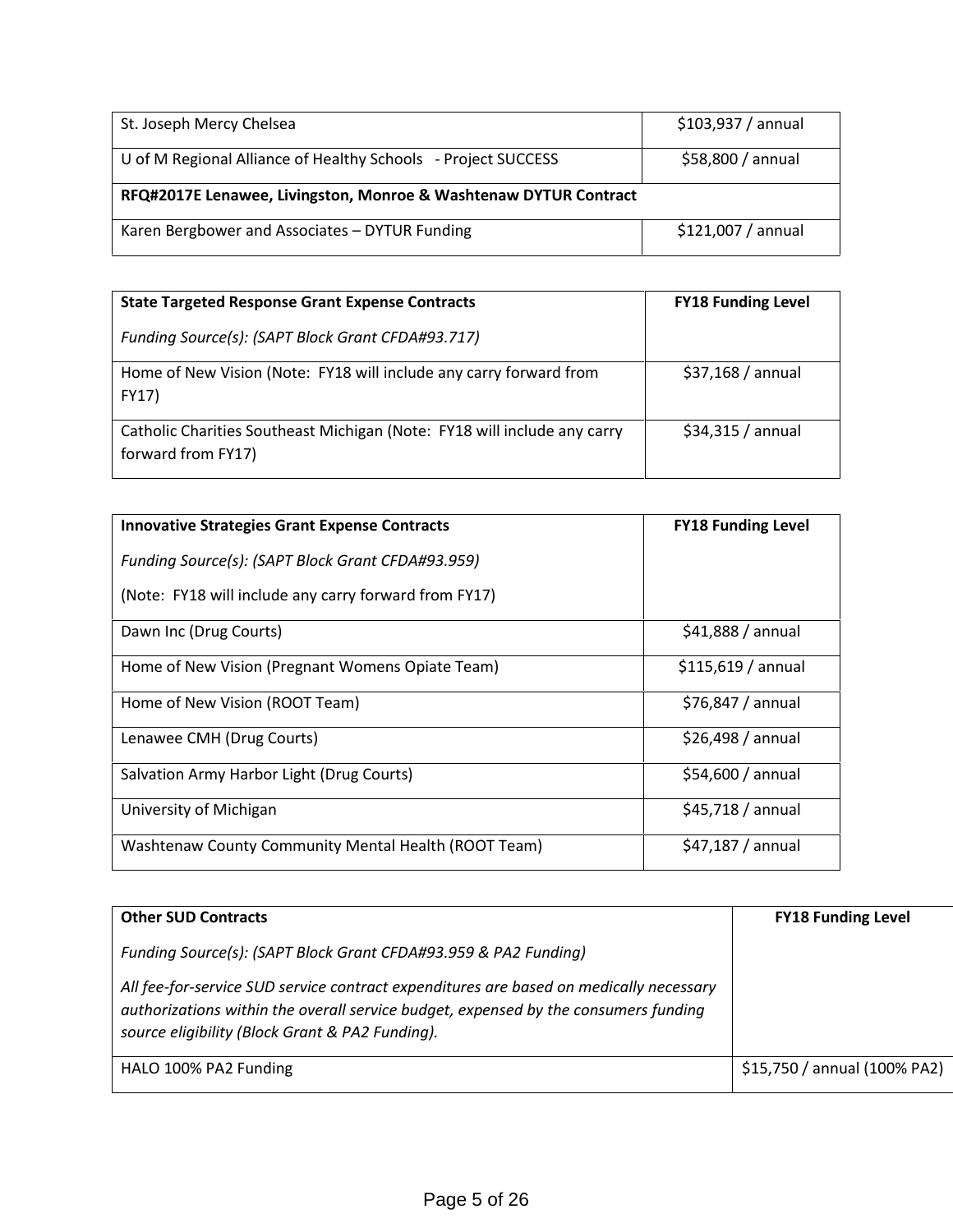| Unified                                          | $$234,248 /$ annual          |
|--------------------------------------------------|------------------------------|
| LCCMHA MOU (Wraparound Program) 100% PA2 Funding | \$40,000 / annual (100% PA2) |

| <b>SUD Treatment Programming and Special</b><br><b>Initiatives Contracts Funding Approved</b><br>through SUD Oversight Policy Board from<br><b>RFP#2017D</b><br>Funding Source(s): (PA2 Funding / SAPT Block<br>Grant CFDA#93.959) | PA <sub>2</sub> | <b>SAPT Block</b><br>Grant | <b>Total Project</b><br>Annual<br><b>Funding</b><br><b>Amount</b> |
|------------------------------------------------------------------------------------------------------------------------------------------------------------------------------------------------------------------------------------|-----------------|----------------------------|-------------------------------------------------------------------|
| Lenawee from RFP#2017D                                                                                                                                                                                                             |                 |                            |                                                                   |
| Lenawee Specialty Engagement Center                                                                                                                                                                                                | \$133,739       | \$159,964                  | \$293,703                                                         |
|                                                                                                                                                                                                                                    |                 |                            |                                                                   |
| Lenawee County Probate Court                                                                                                                                                                                                       | \$143,089       | \$0                        | \$143,089                                                         |
| Livingston from RFP#2017D                                                                                                                                                                                                          |                 |                            |                                                                   |
| Livingston CMH Engagement Center                                                                                                                                                                                                   | \$401,041       | \$100,694                  | \$501,735                                                         |
| Livingston CMH FP                                                                                                                                                                                                                  | \$40,000        | \$0                        | \$40,000                                                          |
| Livingston CMH Wake Up Coordinator                                                                                                                                                                                                 | \$40,000        | \$0\$                      | \$40,000                                                          |
| Monroe from RFP#2017D                                                                                                                                                                                                              |                 |                            |                                                                   |
| Catholic Charities of Southeast Michigan<br>(CSM & Peer Supports)                                                                                                                                                                  | \$0             | \$119,866                  | \$119,866                                                         |
| Catholic Charities of Southeast Michigan<br>(Engagement Center)                                                                                                                                                                    | \$103,333       | \$181,680                  | \$285,013                                                         |
| Paula's House                                                                                                                                                                                                                      | \$64,040        | \$0                        | \$64,040                                                          |
| Touchstone                                                                                                                                                                                                                         | \$60,000        | \$0\$                      | \$60,000                                                          |
| <b>Washtenaw from RFP#2017D</b>                                                                                                                                                                                                    |                 |                            |                                                                   |
| Avalon Integrated Health / Harm Reduction                                                                                                                                                                                          | \$155,000       | \$0                        | \$155,000                                                         |
| Dawn Inc. Extended Peers                                                                                                                                                                                                           | \$41,888        | \$0                        | \$41,888                                                          |
| Growth Works                                                                                                                                                                                                                       | \$66,159        | \$0                        | \$66,159                                                          |
| <b>Hegira SBIRT</b>                                                                                                                                                                                                                | \$114,390       | \$0                        | \$114,390                                                         |
| Home of New Vision Engagement Center                                                                                                                                                                                               | \$240,000       | \$160,000                  | \$400,000                                                         |
| Home of New Vision Management Team                                                                                                                                                                                                 | \$244,274       | \$134,998                  | \$379,272                                                         |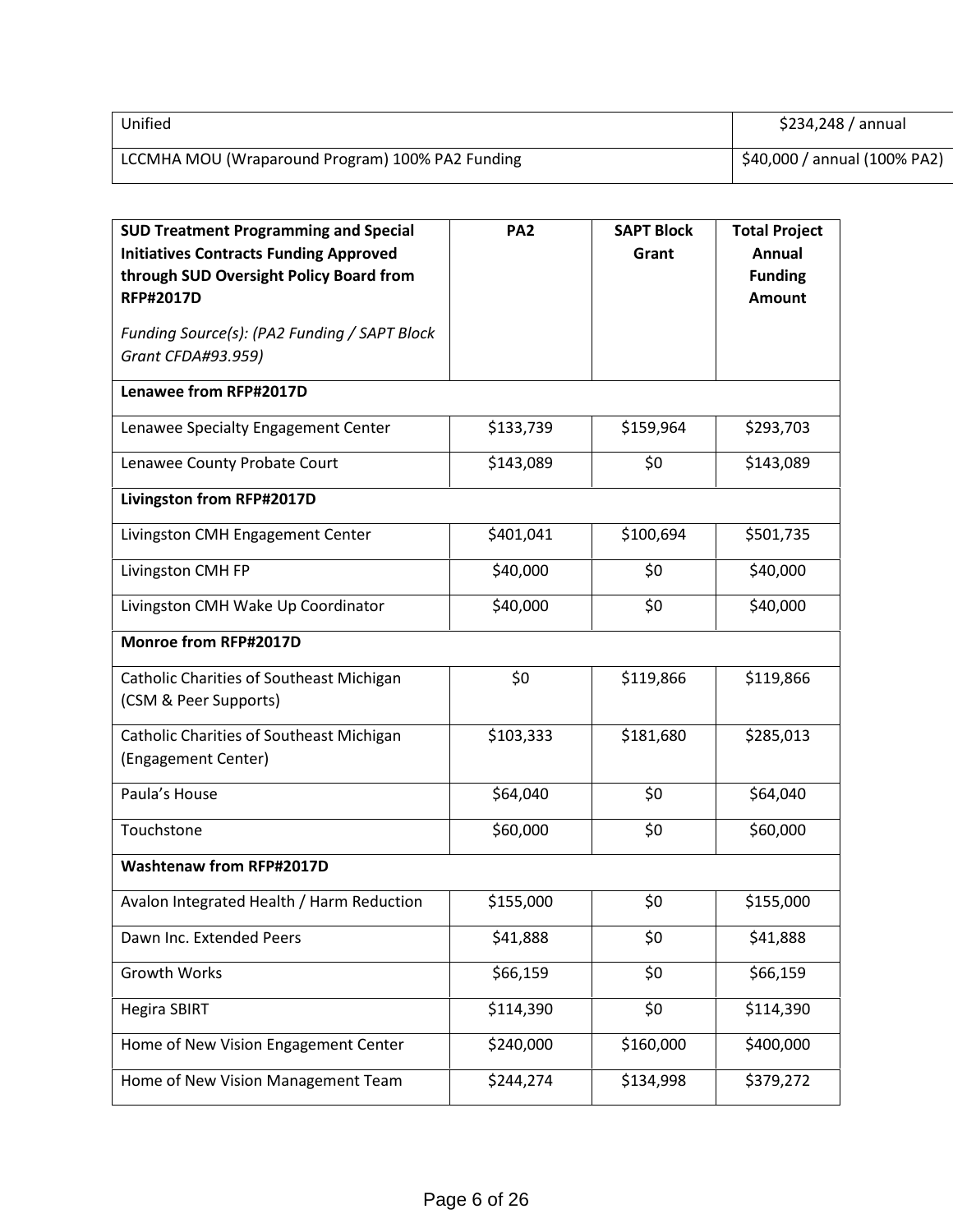| Home of New Vision MAT House      | \$28,541  | S0 | \$28,541  |
|-----------------------------------|-----------|----|-----------|
| Home of New Vision WRAP           | \$79,723  | S0 | \$79.723  |
| Ozone / Corner Health Youth SBIRT | \$150,000 | S0 | \$150,000 |

| <b>Womens Specialty Service Initiatives</b><br><b>Contracts Funding Approved through SUD</b><br><b>Oversight Policy Board from RFP#2017D</b><br>Funding Source(s): (PA2 Funding / SAPT Block<br>Grant CFDA#93.959) | PA <sub>2</sub> | <b>SAPT Block</b><br>Grant | <b>Total Project</b><br><b>Funding</b><br>Amount |
|--------------------------------------------------------------------------------------------------------------------------------------------------------------------------------------------------------------------|-----------------|----------------------------|--------------------------------------------------|
| <b>Catholic Charities of Southeast Michigan</b>                                                                                                                                                                    | \$100,000       | \$94,293                   | \$194,293                                        |
| Home of New Vision                                                                                                                                                                                                 | \$0             | \$154,000                  | \$154,000                                        |
| Lenawee CMH                                                                                                                                                                                                        | \$0             | \$23,658                   | \$23,658                                         |

| SUD Fee-For-Service Contracts (Washtenaw & Monroe Treatment)<br><b>RFP#2017C</b>                                                                                                                                                                                         | Fee-for-service (FFS)<br>contracts are linked to       |  |  |
|--------------------------------------------------------------------------------------------------------------------------------------------------------------------------------------------------------------------------------------------------------------------------|--------------------------------------------------------|--|--|
| Funding Source(s): (Medicaid, Healthy Michigan Medicaid, SAPT Block<br>Grant CFDA#93.959 & PA2 Funding)                                                                                                                                                                  | authorizations for<br>medically necessary<br>services. |  |  |
| All fee-for-service SUD service contract expenditures are based on<br>medically necessary authorizations within the overall service budget,<br>expensed by the consumers funding source eligibility (Medicaid, Healthy<br>Michigan Medicaid, Block Grant & PA2 Funding). |                                                        |  |  |
| Ann Arbor Treatment Center - CRC Health                                                                                                                                                                                                                                  | <b>FY18 CMHPSM FFS Rates</b>                           |  |  |
| Ann Arbor Treatment Services, LLC - Pinnacle                                                                                                                                                                                                                             | <b>FY18 CMHPSM FFS Rates</b>                           |  |  |
| <b>Bear River Health</b>                                                                                                                                                                                                                                                 | <b>FY18 CMHPSM FFS Rates</b>                           |  |  |
| <b>Brighton Center</b>                                                                                                                                                                                                                                                   | <b>FY18 CMHPSM FFS Rates</b>                           |  |  |
| <b>Catholic Charities of Southeast Michigan</b>                                                                                                                                                                                                                          | <b>FY18 CMHPSM FFS Rates</b>                           |  |  |
| Dawn Inc. (Long Term Residential)                                                                                                                                                                                                                                        | <b>FY18 CMHPSM FFS Rates</b>                           |  |  |
| Hegira                                                                                                                                                                                                                                                                   | <b>FY18 CMHPSM FFS Rates</b>                           |  |  |
| Holy Cross/Kairos                                                                                                                                                                                                                                                        | <b>FY18 CMHPSM FFS Rates</b>                           |  |  |
| Home of New Vision                                                                                                                                                                                                                                                       | <b>FY18 CMHPSM FFS Rates</b>                           |  |  |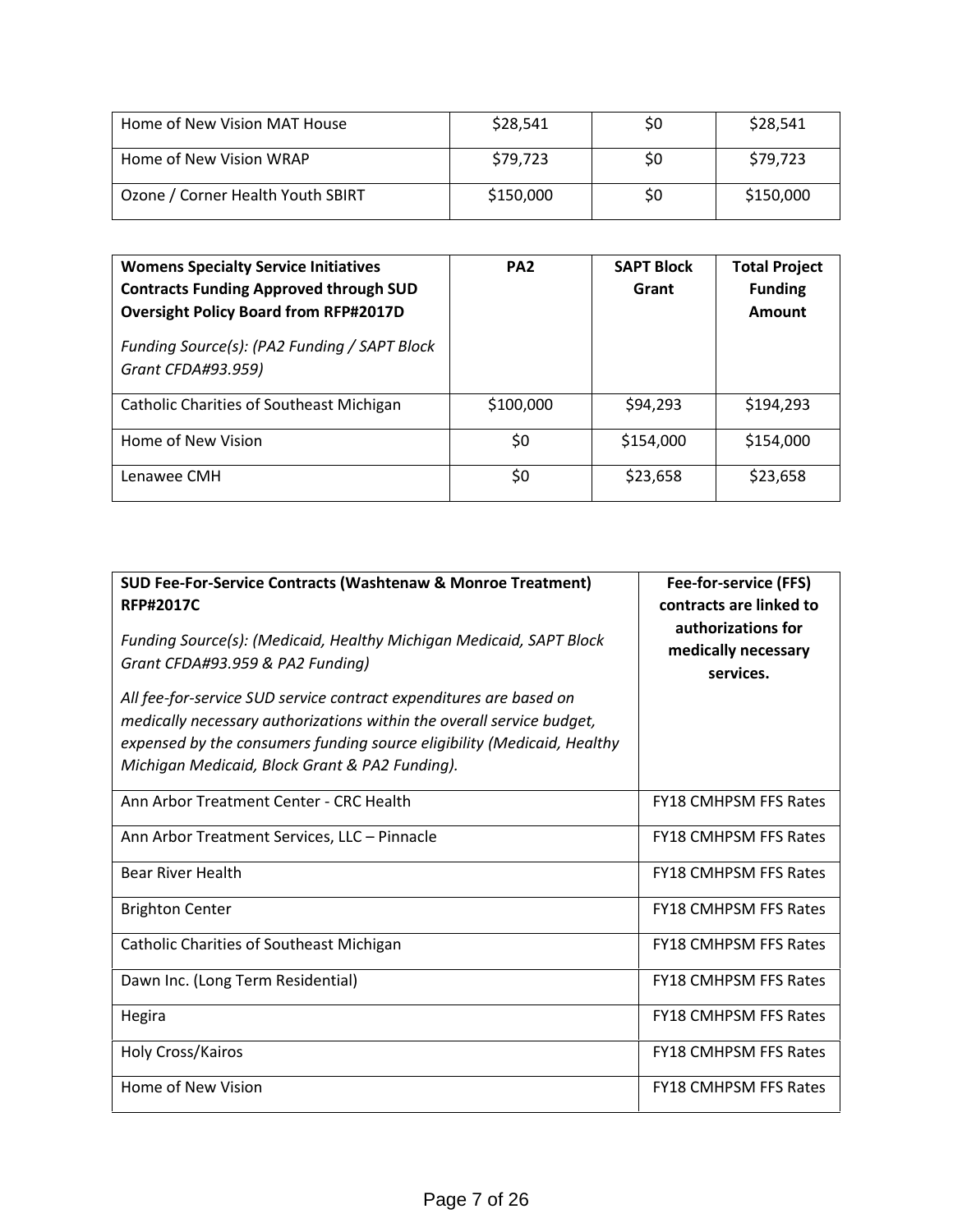| <b>FY18 CMHPSM FFS Rates</b> |
|------------------------------|
| <b>FY18 CMHPSM FFS Rates</b> |
| <b>FY18 CMHPSM FFS Rates</b> |
| <b>FY18 CMHPSM FFS Rates</b> |
| <b>FY18 CMHPSM FFS Rates</b> |
| <b>FY18 CMHPSM FFS Rates</b> |
| <b>FY18 CMHPSM FFS Rates</b> |
| <b>FY18 CMHPSM FFS Rates</b> |
| <b>FY18 CMHPSM FFS Rates</b> |
| <b>FY18 CMHPSM FFS Rates</b> |
| <b>FY18 CMHPSM FFS Rates</b> |
|                              |

| <b>FY18 SUD Fee-for-Service Contract Fee Schedule</b><br>COVERAGE |           |                                                              |                 |          |              |              |              | 10/1/2017    |                                          |
|-------------------------------------------------------------------|-----------|--------------------------------------------------------------|-----------------|----------|--------------|--------------|--------------|--------------|------------------------------------------|
|                                                                   |           | LENAWEE, LIVINGSTON, MONROE & WASHTENAW REGION               |                 |          |              |              |              |              |                                          |
| HCPCS/<br><b>CPT</b>                                              |           | MOD SERVICE                                                  | <b>DURATION</b> | Rate     | <b>MED</b>   |              |              |              | HMP SABG   PA2   Difference<br>from FY17 |
| 90791                                                             | HF        | <b>Psychiatric Evaluation</b>                                | Encounter       | \$100.00 | $\checkmark$ | $\checkmark$ | ✓            | $\checkmark$ |                                          |
| 90792                                                             | <b>HF</b> | <b>Psychiatric Evaluation</b>                                | Encounter       | \$175.00 | $\checkmark$ | $\checkmark$ | $\checkmark$ | $\checkmark$ |                                          |
| 90832                                                             | HF        | 30 minutes of Psychotherapy                                  | Encounter       | \$60.00  | $\checkmark$ | $\checkmark$ | $\checkmark$ | $\checkmark$ | $\blacksquare$                           |
| 90834                                                             | <b>HF</b> | 45 minutes of Psychotherapy                                  | Encounter       | \$85.00  | $\checkmark$ | ✓            | $\checkmark$ | $\checkmark$ |                                          |
| 90837                                                             | <b>HF</b> | 60 minutes of Psychotherapy                                  | Encounter       | \$110.00 | $\checkmark$ | $\checkmark$ | $\checkmark$ | ✓            |                                          |
| 90853                                                             | <b>HF</b> | Group Therapy per Session                                    | Encounter       | \$26.00  | $\checkmark$ | $\checkmark$ | $\checkmark$ | $\checkmark$ | $\overline{\phantom{a}}$                 |
| 97810                                                             |           | Acupuncture 1 or more needles,<br>initial 15 minutes         | Encounter       | \$40.00  |              |              | ✓            | ✓            |                                          |
| 97811                                                             |           | Acupuncture 1 or more needles,<br>each additional 15 minutes | Encounter       | \$40.00  |              |              | $\checkmark$ | ✓            |                                          |
| 99201                                                             | <b>HF</b> | <b>E&amp;M New Patient Low</b>                               | Encounter       | \$40.00  | $\checkmark$ | $\checkmark$ | $\checkmark$ | $\checkmark$ | $\blacksquare$                           |
| 99202                                                             | <b>HF</b> | <b>E&amp;M New Patient Med</b>                               | Encounter       | \$60.00  | $\checkmark$ | ✓            | $\checkmark$ | $\checkmark$ |                                          |
| 99203                                                             | <b>HF</b> | <b>E&amp;M New Patient High</b>                              | Encounter       | \$80.00  | $\checkmark$ | ✓            | ✓            | ✓            |                                          |
|                                                                   |           |                                                              |                 |          |              |              |              |              |                                          |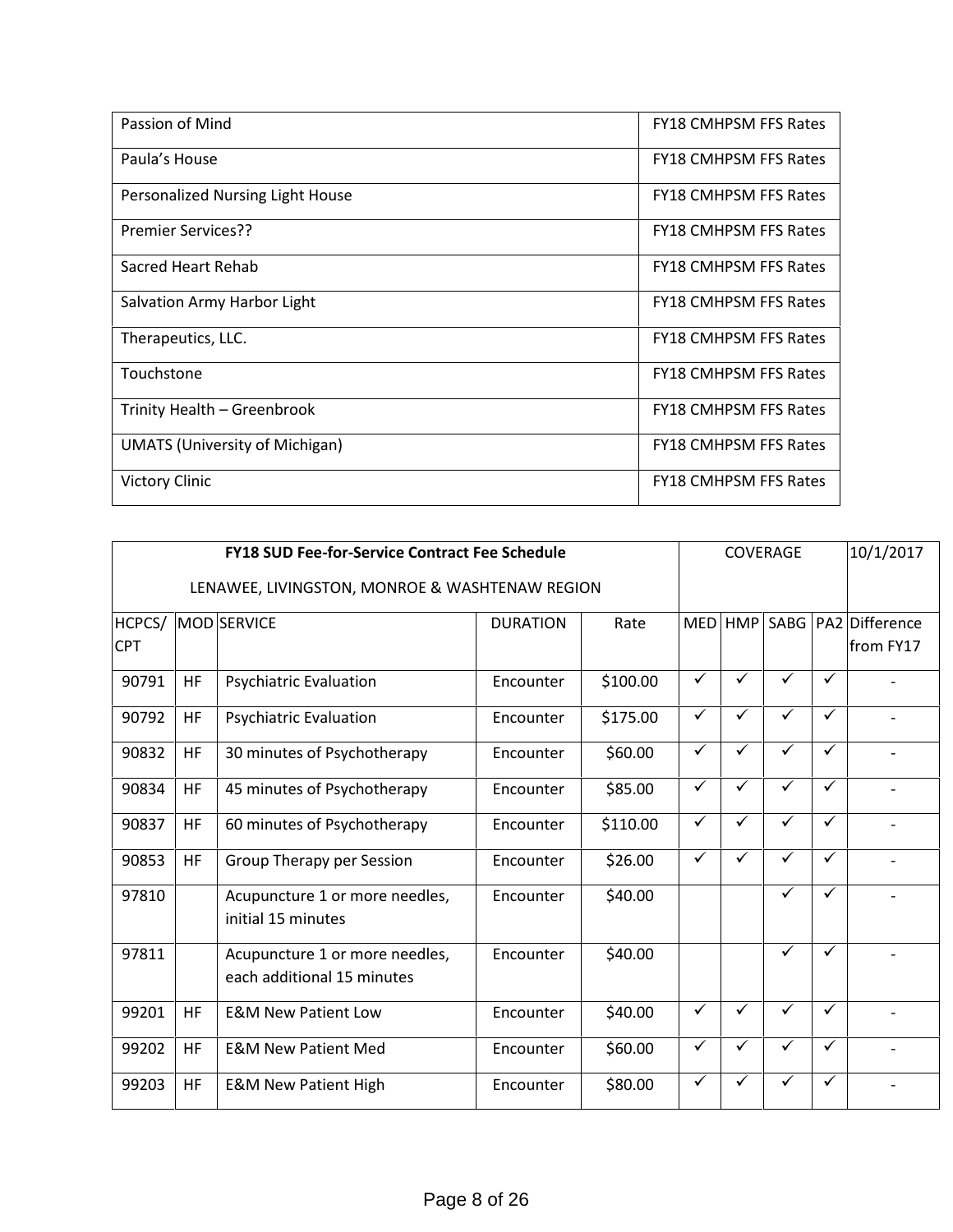|                      |           | <b>FY18 SUD Fee-for-Service Contract Fee Schedule</b>                                                                                         |                 |          |              |              | COVERAGE     |              | 10/1/2017                            |
|----------------------|-----------|-----------------------------------------------------------------------------------------------------------------------------------------------|-----------------|----------|--------------|--------------|--------------|--------------|--------------------------------------|
|                      |           | LENAWEE, LIVINGSTON, MONROE & WASHTENAW REGION                                                                                                |                 |          |              |              |              |              |                                      |
| HCPCS/<br><b>CPT</b> |           | MOD SERVICE                                                                                                                                   | <b>DURATION</b> | Rate     | <b>MED</b>   |              |              |              | HMP SABG PA2 Difference<br>from FY17 |
| 99204                | HF        | <b>E&amp;M New Patient High</b>                                                                                                               | Encounter       | \$90.00  |              |              |              |              |                                      |
| 99205                | HF        | <b>E&amp;M New Patient High</b>                                                                                                               | Encounter       | \$100.00 |              |              |              |              |                                      |
| 99211                | <b>HF</b> | <b>E&amp;M Existing Patient No Doc Low</b>                                                                                                    | Encounter       | \$30.00  | $\checkmark$ | ✓            | ✓            | ✓            |                                      |
| 99212                | <b>HF</b> | <b>E&amp;M Existing Patient Low</b>                                                                                                           | Encounter       | \$35.00  | $\checkmark$ | ✓            | ✓            | ✓            |                                      |
| 99213                | HF        | <b>E&amp;M Existing Patient Med</b>                                                                                                           | Encounter       | \$55.00  | $\checkmark$ | $\checkmark$ | $\checkmark$ | $\checkmark$ |                                      |
| 99214                | <b>HF</b> | <b>E&amp;M Existing Patient Mod-High</b>                                                                                                      | Encounter       | \$75.00  | $\checkmark$ | $\checkmark$ | $\checkmark$ | $\checkmark$ |                                      |
| 99215                | HF        | <b>E&amp;M Existing Patient High</b>                                                                                                          | Encounter       | \$75.00  | $\checkmark$ | $\checkmark$ | $\checkmark$ | ✓            | $\overline{a}$                       |
| H0001                |           | Alcohol and/or Drug Assessment                                                                                                                | Encounter       | \$60.00  | $\checkmark$ | $\checkmark$ | $\checkmark$ | $\checkmark$ | $\overline{\phantom{0}}$             |
| H0003                |           | Laboratory analysis of specimens<br>to detect presence of alcohol or<br>drugs.                                                                | Encounter       | \$15.00  | $\checkmark$ | $\checkmark$ | $\checkmark$ | $\checkmark$ |                                      |
| H0004                |           | Individual Behavioral Health<br><b>Counseling and Therapy</b>                                                                                 | Per 15 mins     | \$15.00  | $\checkmark$ | $\checkmark$ | $\checkmark$ | $\checkmark$ |                                      |
| H0005                |           | Alcohol & Drug Group Counseling<br>by Clinician                                                                                               | Encounter       | \$26.00  | $\checkmark$ | $\checkmark$ | ✓            | $\checkmark$ |                                      |
| H0006                |           | <b>SUD Case Management- Services</b><br>provided to link clients to other<br>essential medical, educational,<br>social and/or other services. | Encounter       | \$30.00  |              |              | $\checkmark$ | ✓            |                                      |
| H0010                |           | Alcohol and/or drug services; sub-<br>acute detoxification; medically<br>monitored residential detox<br>(ASAM Level III.7.D)                  | Per Day         | \$175.00 | $\checkmark$ | ✓            | $\checkmark$ | ✓            |                                      |
| H0010                | HA        | Adolescent Alcohol and/or drug<br>services; sub-acute detoxification;<br>medically monitored residential<br>detox (ASAM Level III.7.D)        | Per Day         | \$325.00 | $\checkmark$ | ✓            | ✓            | ✓            |                                      |
| H0012                |           | Alcohol and/or drug services; sub-<br>acute detoxification (residential<br>addiction program outpatient)                                      | Per Day         | \$175.00 | $\checkmark$ | $\checkmark$ | ✓            | ✓            |                                      |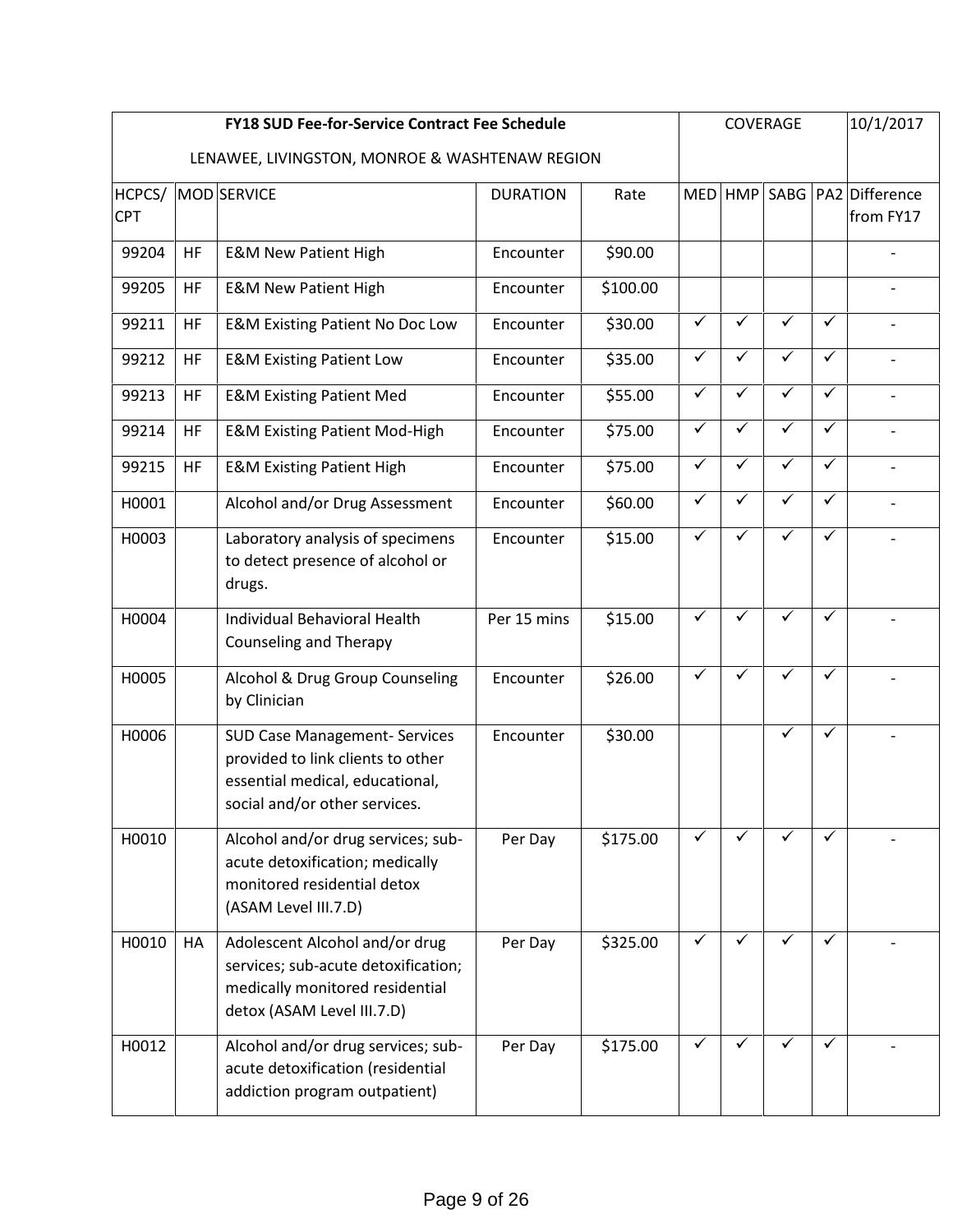|                      |           | <b>FY18 SUD Fee-for-Service Contract Fee Schedule</b>                                                                                                                                                                     |                 |          |                         |              | COVERAGE     |              | 10/1/2017                        |
|----------------------|-----------|---------------------------------------------------------------------------------------------------------------------------------------------------------------------------------------------------------------------------|-----------------|----------|-------------------------|--------------|--------------|--------------|----------------------------------|
|                      |           | LENAWEE, LIVINGSTON, MONROE & WASHTENAW REGION                                                                                                                                                                            |                 |          |                         |              |              |              |                                  |
| HCPCS/<br><b>CPT</b> |           | MOD SERVICE                                                                                                                                                                                                               | <b>DURATION</b> | Rate     | <b>MED</b>              | <b>HMP</b>   |              |              | SABG PA2 Difference<br>from FY17 |
| H0012                | <b>HA</b> | Adolescent Alcohol and/or drug<br>services; sub-acute detoxification<br>(residential addiction program<br>outpatient)                                                                                                     | Per Day         | \$325.00 | $\overline{\checkmark}$ | $\checkmark$ | ✓            | ✓            |                                  |
| H0014                |           | Alcohol and/or drug services; sub-<br>acute detoxification; medically<br>monitored residential detox<br>(ASAM Level I.D)                                                                                                  | Per Day         | \$175.00 | $\overline{\checkmark}$ | ✓            | ✓            | ✓            |                                  |
| H0014                | HA        | Adolescent Alcohol and/or drug<br>services; sub-acute detoxification;<br>medically monitored residential<br>detox (ASAM Level I.D)                                                                                        | Per Day         | \$325.00 | $\checkmark$            | ✓            | ✓            | ✓            |                                  |
| H0015                |           | <b>IOP Intensive Outpatient Care</b>                                                                                                                                                                                      | Per Day         | \$110.00 | $\blacktriangledown$    | $\checkmark$ | $\checkmark$ | $\checkmark$ |                                  |
| H0018                |           | Alcohol and/or drug services;<br>corresponds to services provided<br>in a ASAM Level III.1 program,<br>previously referred to as short<br>term residential (non-hospital<br>residential treatment program)                | Per Day         | \$120.00 | $\blacktriangledown$    | $\checkmark$ | $\checkmark$ | ✓            |                                  |
| H0018                | HA        | Adolescent Alcohol and/or drug<br>services; corresponds to services<br>provided in a ASAM Level III.1<br>program, previously referred to as<br>short term residential (non-<br>hospital residential treatment<br>program) | Per Day         | \$285.00 | ✓                       | ✓            | ✓            | ✓            |                                  |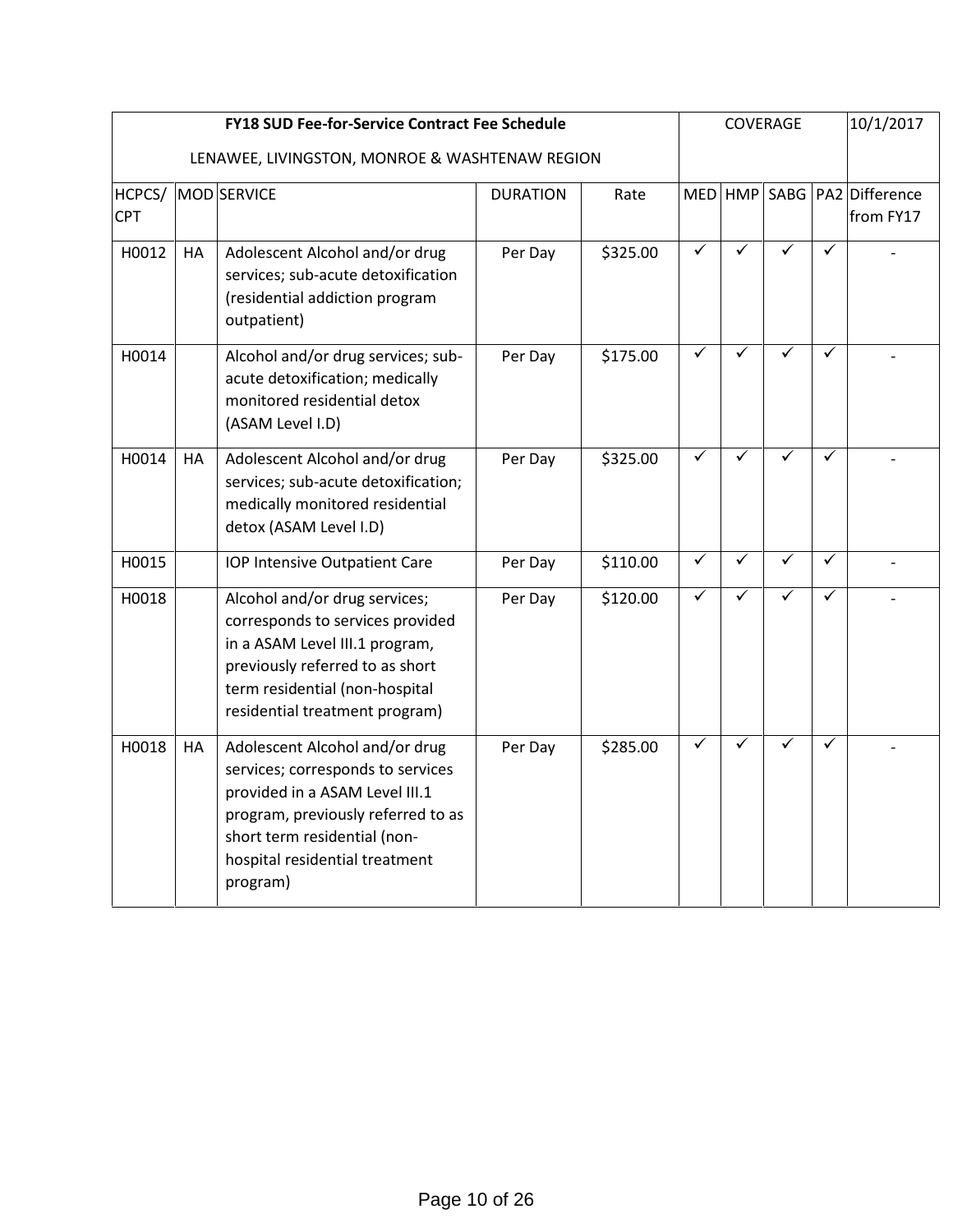|                      |    | <b>FY18 SUD Fee-for-Service Contract Fee Schedule</b>                                                                                                                                                                                                                                                                                   |                         |                      |                              |              | COVERAGE                |              | 10/1/2017                                |
|----------------------|----|-----------------------------------------------------------------------------------------------------------------------------------------------------------------------------------------------------------------------------------------------------------------------------------------------------------------------------------------|-------------------------|----------------------|------------------------------|--------------|-------------------------|--------------|------------------------------------------|
|                      |    | LENAWEE, LIVINGSTON, MONROE & WASHTENAW REGION                                                                                                                                                                                                                                                                                          |                         |                      |                              |              |                         |              |                                          |
| HCPCS/<br><b>CPT</b> |    | MOD SERVICE                                                                                                                                                                                                                                                                                                                             | <b>DURATION</b>         | Rate                 |                              |              |                         |              | MED HMP SABG PA2 Difference<br>from FY17 |
| H0019<br>H0019       | HA | Alcohol and/or drug services;<br>corresponds to services provided<br>in ASAM Level III.3 and ASAM<br>Level III.5 programs, previously<br>referred to as long-term<br>residential (non-medical, non-<br>acute care in residential treatment<br>program where stay is typically<br>longer than 30 days)<br>Adolescent Alcohol and/or drug | Per Day<br>Per Day      | \$123.00<br>\$255.00 | $\checkmark$<br>$\checkmark$ | ✓<br>✓       | ✓<br>✓                  | ✓<br>✓       |                                          |
|                      |    | services; corresponds to services<br>provided in ASAM Level III.3 and<br>ASAM Level III.5 programs,<br>previously referred to as long-<br>term residential (non-medical,<br>non-acute care in residential<br>treatment program where stay is<br>typically longer than 30 days)                                                          |                         |                      |                              |              |                         |              |                                          |
| H0020                |    | <b>Methadone Dosing</b>                                                                                                                                                                                                                                                                                                                 | Encounter               | \$5.50               | $\checkmark$                 | ✓            | $\checkmark$            | ✓            | \$1.25<br>increase                       |
| H0033                |    | Pharmacological Support - Oral<br>medication administration, direct<br>observation. (Use for<br><b>Buprenorphine or Suboxone</b><br>administration and/or service -<br>provision of the drug).                                                                                                                                          | Encounter               | \$9.00               |                              |              | ✓                       | ✓            |                                          |
| H0038                | HF | <b>Recovery Coach/Peer Services</b>                                                                                                                                                                                                                                                                                                     | Per 15 mins             | \$25.00              | $\checkmark$                 | $\checkmark$ | $\checkmark$            | ✓            |                                          |
| H0048                |    | Alcohol and drug testing,<br>collection and handling only,<br>specimens other than blood.                                                                                                                                                                                                                                               | Encounter /<br>per test | \$10.00              | $\checkmark$                 | $\checkmark$ | $\checkmark$            | $\checkmark$ |                                          |
| H2034                |    | Recovery/Transitional Housing                                                                                                                                                                                                                                                                                                           | Per Day                 | \$27.00              |                              |              | $\overline{\checkmark}$ | $\checkmark$ |                                          |
| H2035                |    | Group Outpatient: Alcohol/Other<br><b>Drug Treatment</b>                                                                                                                                                                                                                                                                                | Per Hour                | \$60.00              | $\checkmark$                 | $\checkmark$ | $\checkmark$            | $\checkmark$ |                                          |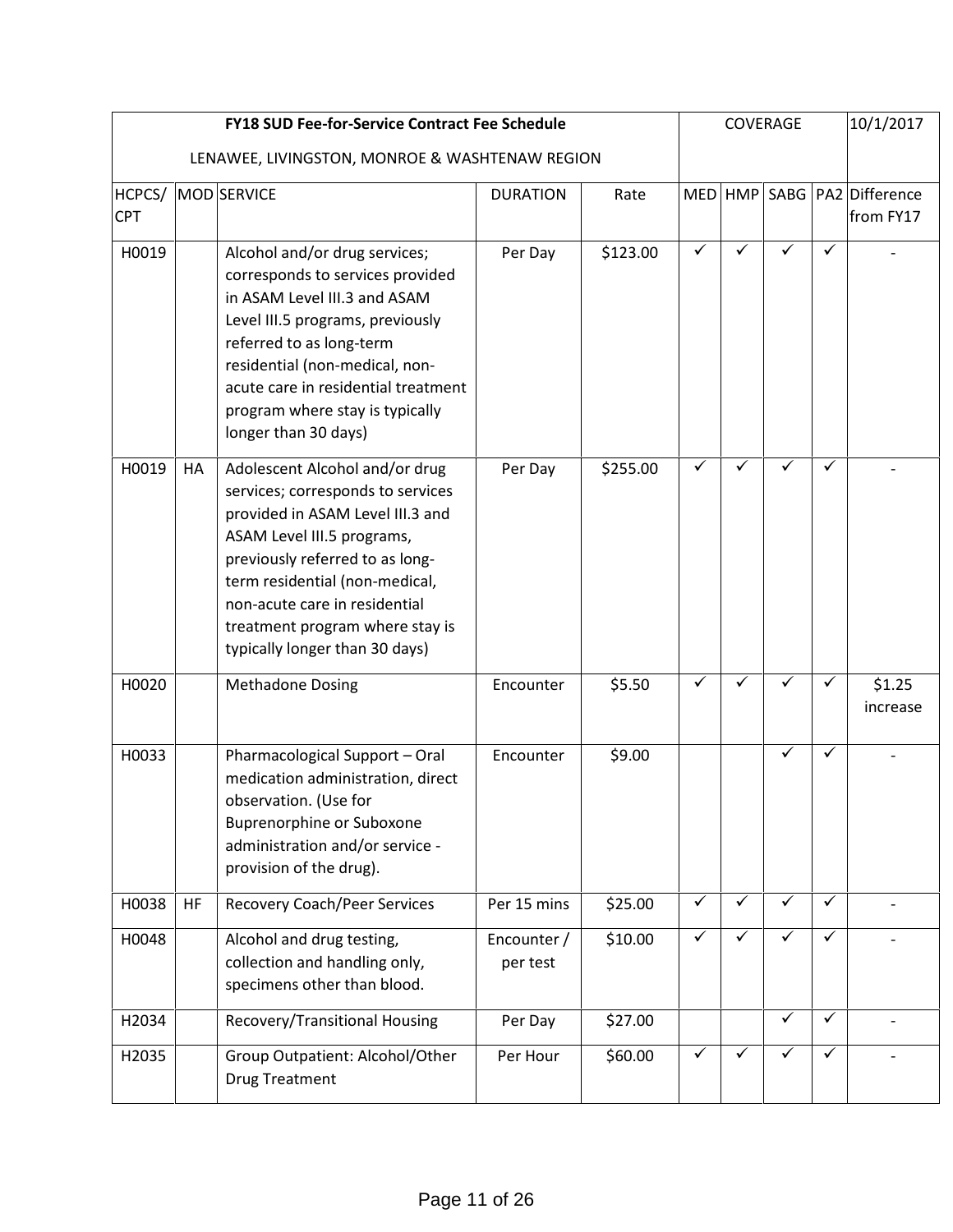|                      | <b>FY18 SUD Fee-for-Service Contract Fee Schedule</b> |                                                                                                |                         |          |            |  |   | <b>COVERAGE</b> |                                            |  |  |
|----------------------|-------------------------------------------------------|------------------------------------------------------------------------------------------------|-------------------------|----------|------------|--|---|-----------------|--------------------------------------------|--|--|
|                      | LENAWEE, LIVINGSTON, MONROE & WASHTENAW REGION        |                                                                                                |                         |          |            |  |   |                 |                                            |  |  |
| HCPCS/<br><b>CPT</b> |                                                       | <b>MOD SERVICE</b>                                                                             | <b>DURATION</b>         | Rate     | <b>MED</b> |  |   |                 | HMP   SABG   PA2   Difference<br>from FY17 |  |  |
| S9976                | <b>HF</b>                                             | Residential Room and Board - May<br>be used in conjunction with H0018<br>& H0019.              | Per Day                 | \$27.00  |            |  | ✓ | v               |                                            |  |  |
| T1009                |                                                       | Care of the children of the<br>individual receiving alcohol and/or<br>substance abuse services | Encounter /<br>Per Hour | \$15.00  |            |  | ✓ | v               |                                            |  |  |
| T1012                |                                                       | <b>Recovery Supports</b>                                                                       | Encounter               | \$100.00 | ✓          |  | ✓ |                 |                                            |  |  |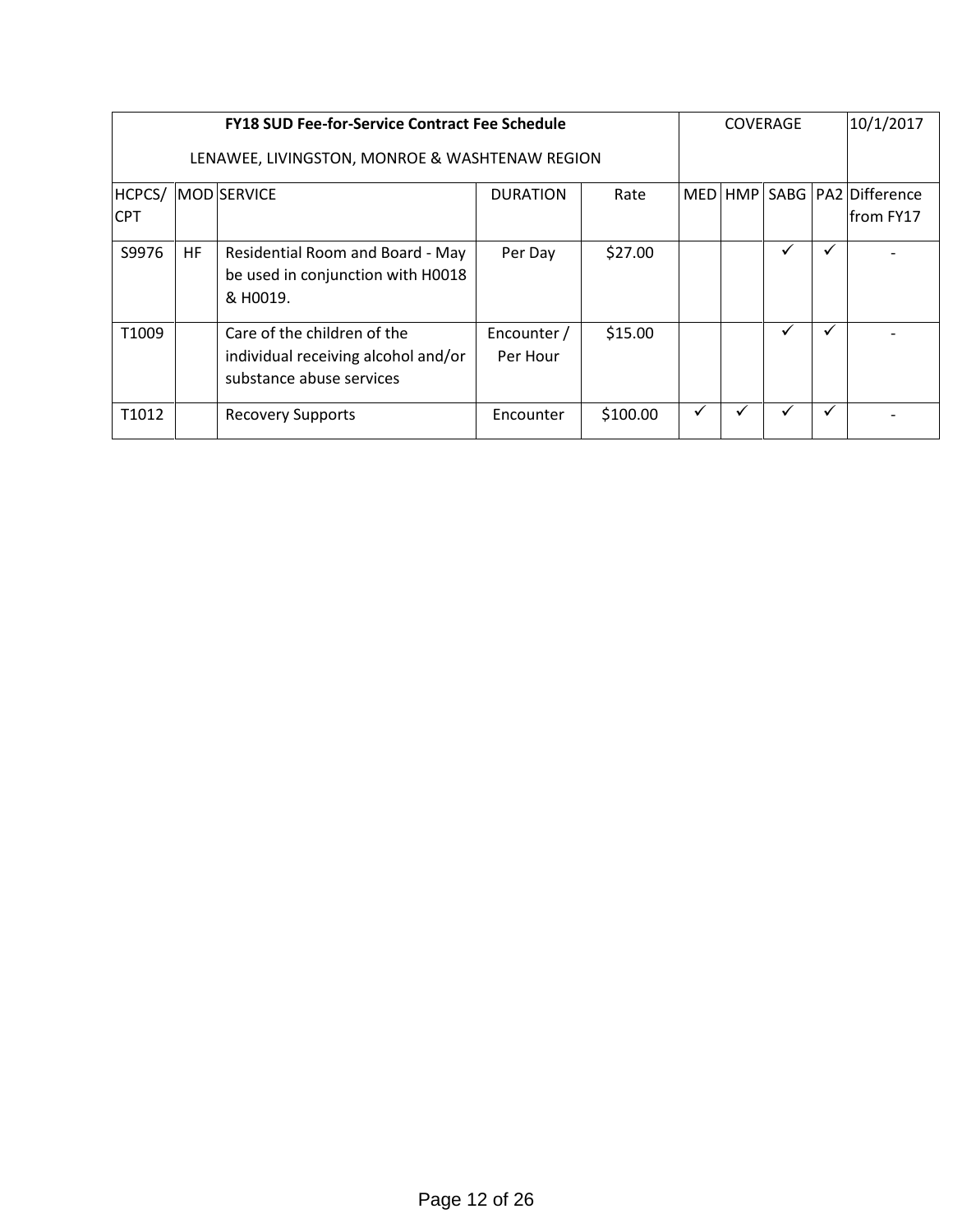| <b>Community Mental Health Partnership of</b><br><b>Southeast Michigan/PIHP</b> | <b>Policy and Procedure</b>                            |
|---------------------------------------------------------------------------------|--------------------------------------------------------|
|                                                                                 | <b>PA 2 Procurement Policy</b>                         |
| Department: Substance Use Disorder<br>services<br><b>Author: Marci Scalera</b>  | <b>Local Policy Number (if used)</b>                   |
| <b>Approval Date</b><br><b>November 13, 2014</b><br>by Oversight Policy Board   | <b>Implementation Date</b><br><b>November 14, 2014</b> |

#### **I. PURPOSE**

To establish a process for obtaining services related to substance use disorder (SUD) prevention and treatment on behalf of the SUD Oversight Policy Board using PA 2 funds.

#### **II. REVISION HISTORY**

| <b>DATE</b>   | <b>REV. NO.</b> | <b>MODIFICATION</b> |
|---------------|-----------------|---------------------|
| $9 - 28 - 17$ |                 |                     |
|               |                 |                     |
|               |                 |                     |

#### **III. APPLICATION**

This policy applies to members of the CMHPSM SUD Oversight Policy Board, CMHPSM staff; potential providers and vendors of goods and services that support the provision of SUD services within the four-county region (Lenawee, Livingston, Monroe and Washtenaw Counties).

#### **IV. POLICY**

Use of PA2 funds within the CMHPSM region shall be authorized by the SUD Oversight Policy Board utilizing the standards outlined in this policy.

#### **V. DEFINITIONS**

PA2 Funds: If the sum of a county's operating property tax levy for the ensuing fiscal year plus the county's distribution to be received pursuant to section 10 of the state convention facility development act exceeds the product of the county's state equalized value for the ensuing fiscal year times the greater of the county's base tax rate or prior years' operating millage rate, then an amount equal to the lesser of 50% of the excess of 50% of the state convention facility development act distribution shall be used for substance treatment programs within the county. The proceeds received by the taxing unit shall be distributed to the coordinating agency designated for that county pursuant to section 6226 of Act No. 368 of the Public Acts of 1978, being section 333.6226 of the Michigan Compiled Laws, to be used for substance abuse prevention and treatment programs in the county from which the proceeds originated.

Competitive Procurement: Methods utilized by a funder to assure quality, transparency, efficiency, cost-effectiveness and competitive fairness when awarding funding related to a single entity or limited group of entities. Examples of competitive procurement include: requests for proposals (RFPs), requests for information (RFIs), requests for quotes

Page 2 of 4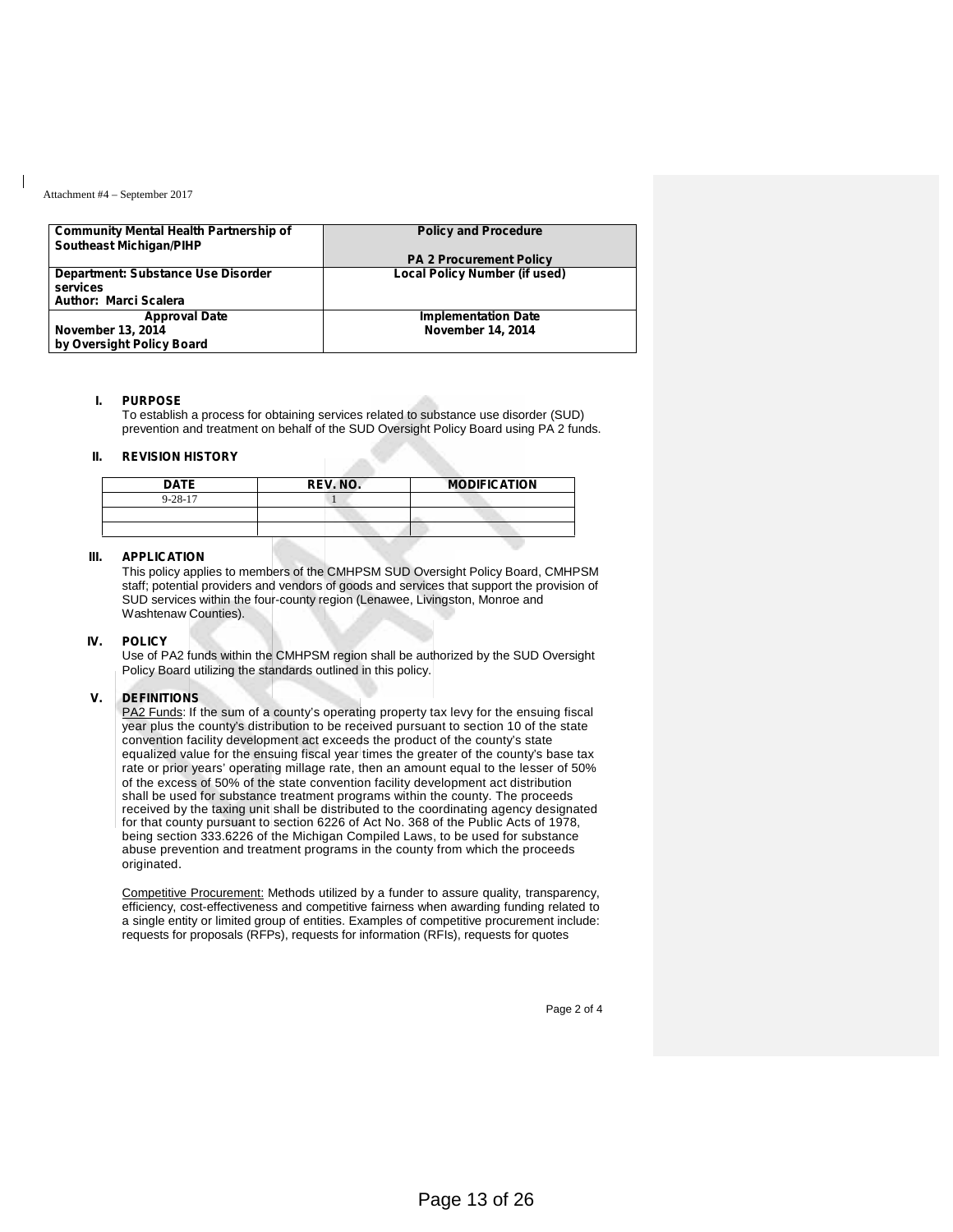(RFQs) or bids. The particular method utilized is based upon the nature of the good,

Mini-Grants: A specific amount of funds per county set aside annually for small initiatives that arise during the fiscal year in the amount not to exceed \$1000.

#### **VI. STANDARDS**

- A. PIHP region wide allocated PA2 funds may be expended locally in one of the partner counties or regionally across the partner counties by the PIHP for the following purposes:
	- 1. Supplemental support for services provided by the SUD Treatment service provider network (ROSC Core Providers, SUD Treatment sub-contractors, other SUD service providers) or evidence based practices provided by the Substance Abuse Prevention provider network.
	- 2. Support for new programming and pilots that are community and recovery focused.
	- 3. Training for local or regional initiatives that include enhancement of skills and knowledge base for staff and/or community.
	- 4. Small, targeted efforts for specific SUD related initiatives or events, such as overdose prevention; local coalition building and activities; recovery events, etc.
	- 5. Other substance use disorder treatment or substance abuse prevention initiatives approved by the SUD Oversight Policy Board.

B. PA2 funding may be expended by the PIHP to supplement service budgets within the regional SUD Treatment and/or Substance Abuse Prevention provider networks without prior approval from the SUD Oversight Policy Board. Funding shall be identified and an accounting of such expenditures must be reported to the SUD Oversight Policy Board. The CMPSM will set aside a maximum of \$5,000 annually per county for mini-grants.

- C. PA2 funding requests from all entities for new programming, program pilots, local or regional initiatives, or any other SUD treatment or prevention programs shall follow these guidelines:
	- 1. Entities or individuals requesting PA2 funding from the PIHP must utilize the CMHPSM Request for PA2 funding application.
		- a. Requests by entities for PA2 mini-grant funding is defined as of less than or equal to \$1,000.00 may be approved by the Managing DirectorChief Executive **Officer** or the Director of Clinical and SUD Service. Any such funding shall be identified and an accounting of such expenditures must be reported to the SUD Oversight Policy Board.
		- b. Requests by entities for PA2 funding of more than \$1,000.01 must be approved by the SUD Oversight Policy Board.<u>b. Mini-Grants may only</u> be awarded for special activities or initiatives related to substance use disorders education, awareness, community activities and events, etc., and not be used for staffing purposes. The applicant must identify a source of other matching funds or in-kind effort in order to receive the grant. Once an award is made, the applicant will not be eligible to receive other mini-grant funding for any additional project during the fiscal year.
		- Requests by entities for PA2 funding of more than \$1,000.01 must be approved by the SUD Oversight Policy Board.

**Formatted:** Indent: Left: 0.51"

Page 3 of 4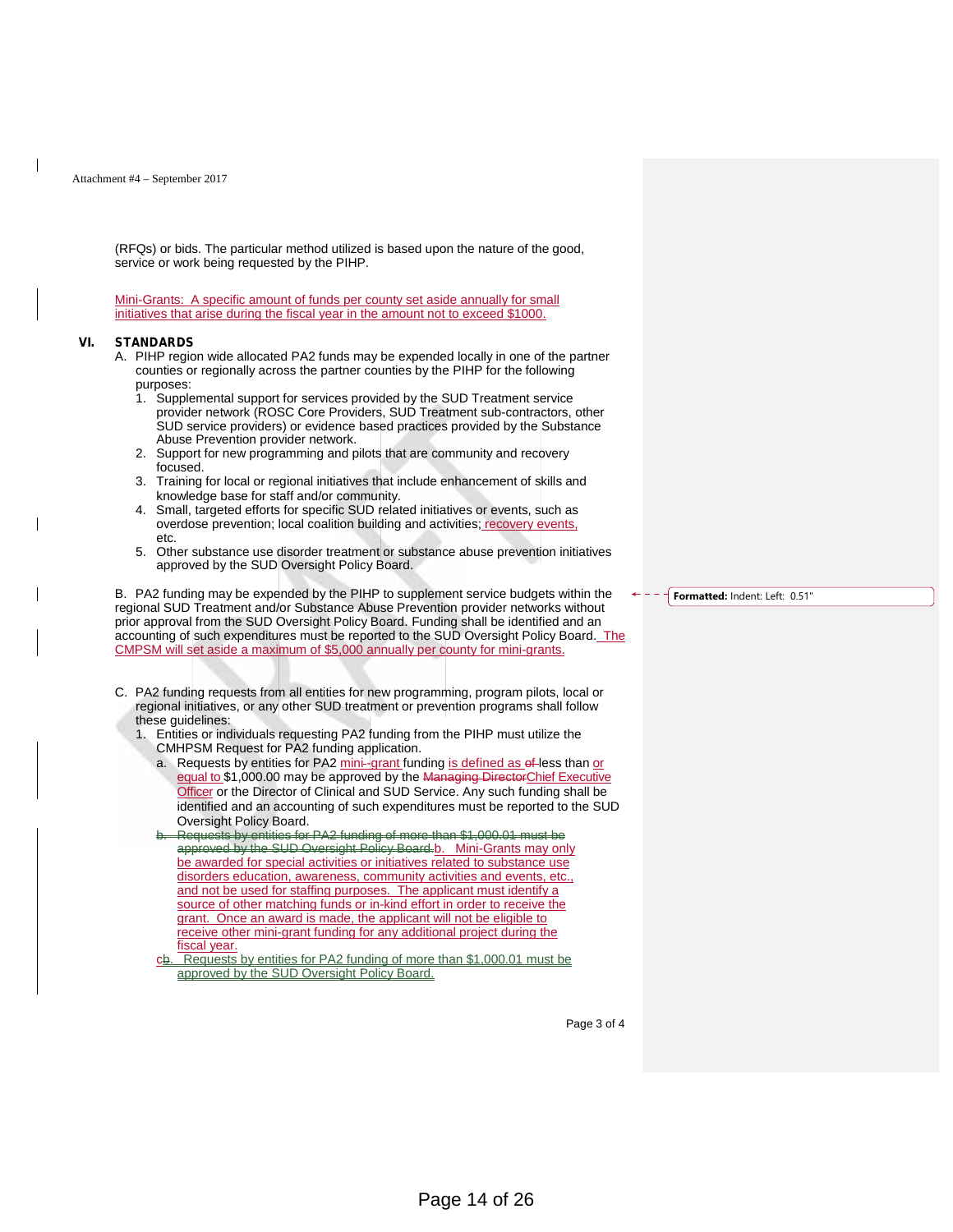$\frac{c}{\sqrt{a}}$ 

#### D. If the PIHP identifies a SUD Treatment or SA Prevention initiative, with funding which will exceed \$10,000.00, a competitive procurement method will be utilized, unless a waiver is granted by the PIHP Managing Chief Executive OfficerDirector.

- 1. The PIHP will issue an RFP, RFI or RFQ to determine the recommended awardee or awardees and/or the relevant funding amount or amounts.
- 2. A waiver of the competitive procurement method may be granted by the PIHP Managing DirectorChief Executive Officer for one of the following reasons:
	- a. The item or service is available only from a single source
	- b. There is a public exigency or emergency, and the urgency for obtaining the item or service does not permit competitive procurement
	- c. The item or service is of limited quantity or duration; d. The item or service is unique;
	- The item or service is unique;
	- e. Pilot projects where efficacy and effectiveness are still being evaluated
	- f.\_\_-A critical volume of services is necessary to provide the required service at the\_-specified price;
	- g. Continuity of care or continuation of existing service programming.
	- 3. The SUD Oversight Policy Board must approve of any and all funding in which the PIHP Managing DirectorChief Executive Officer has granted a waiver for competitive procurement.
- E. PA2 funds **must not** be expended on PIHP/"Coordinating Agency" administrative expenses.
- F. PA2 funds shall be expended on programs and services within the county of origin, unless the SUD Oversight Policy Board determines to combine any PA2 funding to support a region wide initiative.

#### **VII. EXHIBITS**

#### **VIII. REFERENCES**

None

| Reference:                                                          | applies: | <b>Check if   Standard Numbers:</b> |
|---------------------------------------------------------------------|----------|-------------------------------------|
| 42 CFR Parts 400 et al. (Balanced Budget)<br>Act)                   | x        |                                     |
| 45 CFR Parts 160 & 164 (HIPAA)                                      |          |                                     |
| 42 CFR Part 2 (Substance Abuse)                                     |          |                                     |
| Michigan Mental Health Code Act 258 of 1974                         |          |                                     |
| The Joint Commission - Behavioral Health<br>Standards               |          |                                     |
| Michigan Department of Community Health<br>(MDCH) Medicaid Contract |          |                                     |
| <b>MDCH PIHP Contract</b>                                           |          |                                     |

**Formatted:** Indent: Left: 1.01", Hanging: 0.25"

- **Formatted:** Font: (Default) Arial, 11 pt
- **Formatted:** Font: (Default) Arial, 11 pt
- **Formatted:** Font: (Default) Arial, 11 pt, Expanded by 0.9 pt

Page 4 of 4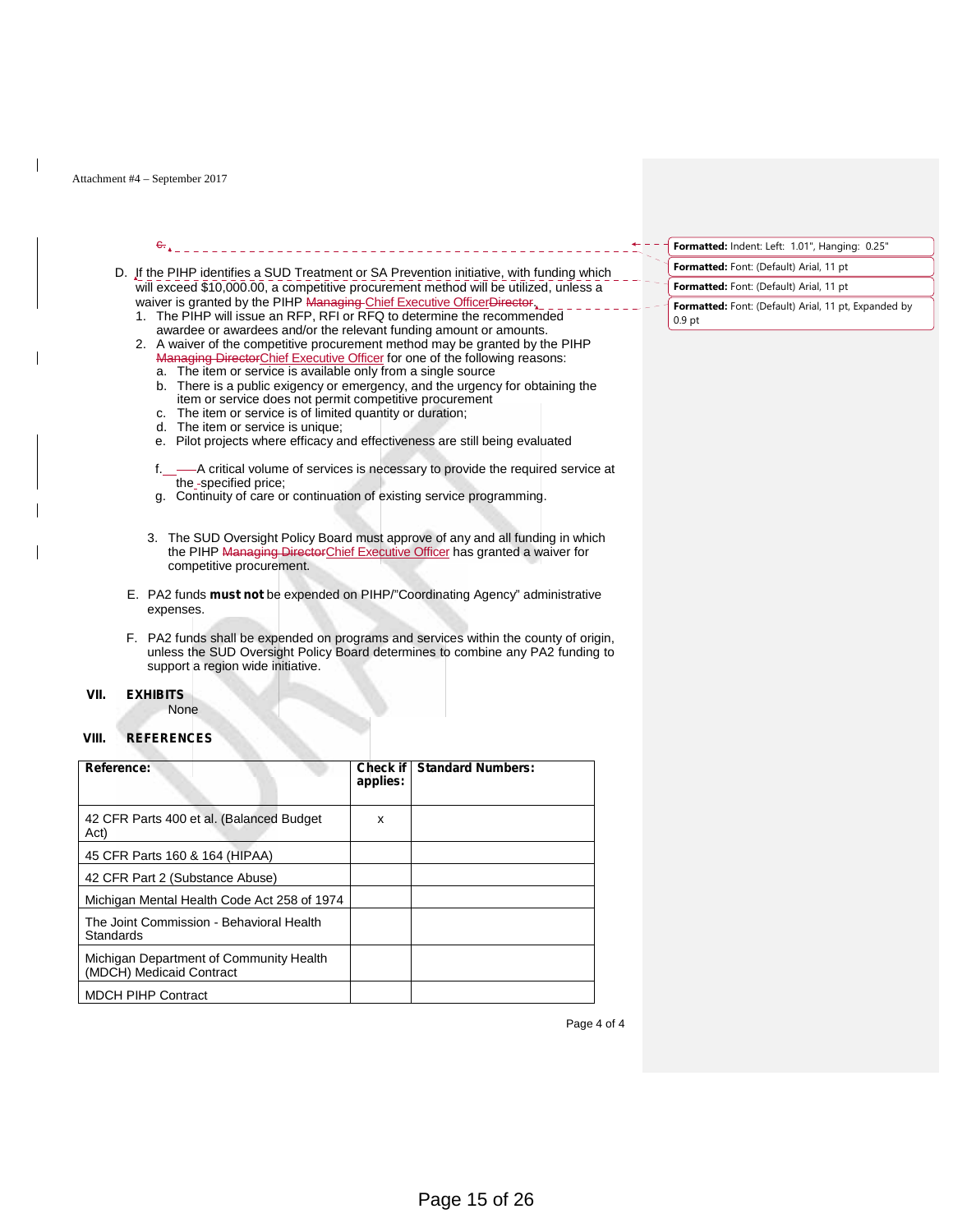$\mathbf{I}$ 

| Michigan Medicaid Provider Manual |  |
|-----------------------------------|--|
| PIHP Policy Review Schedule       |  |
| Policy Tracking Form              |  |
|                                   |  |

| <b>Formatted Table</b> |  |  |
|------------------------|--|--|
|                        |  |  |

Page 5 of 4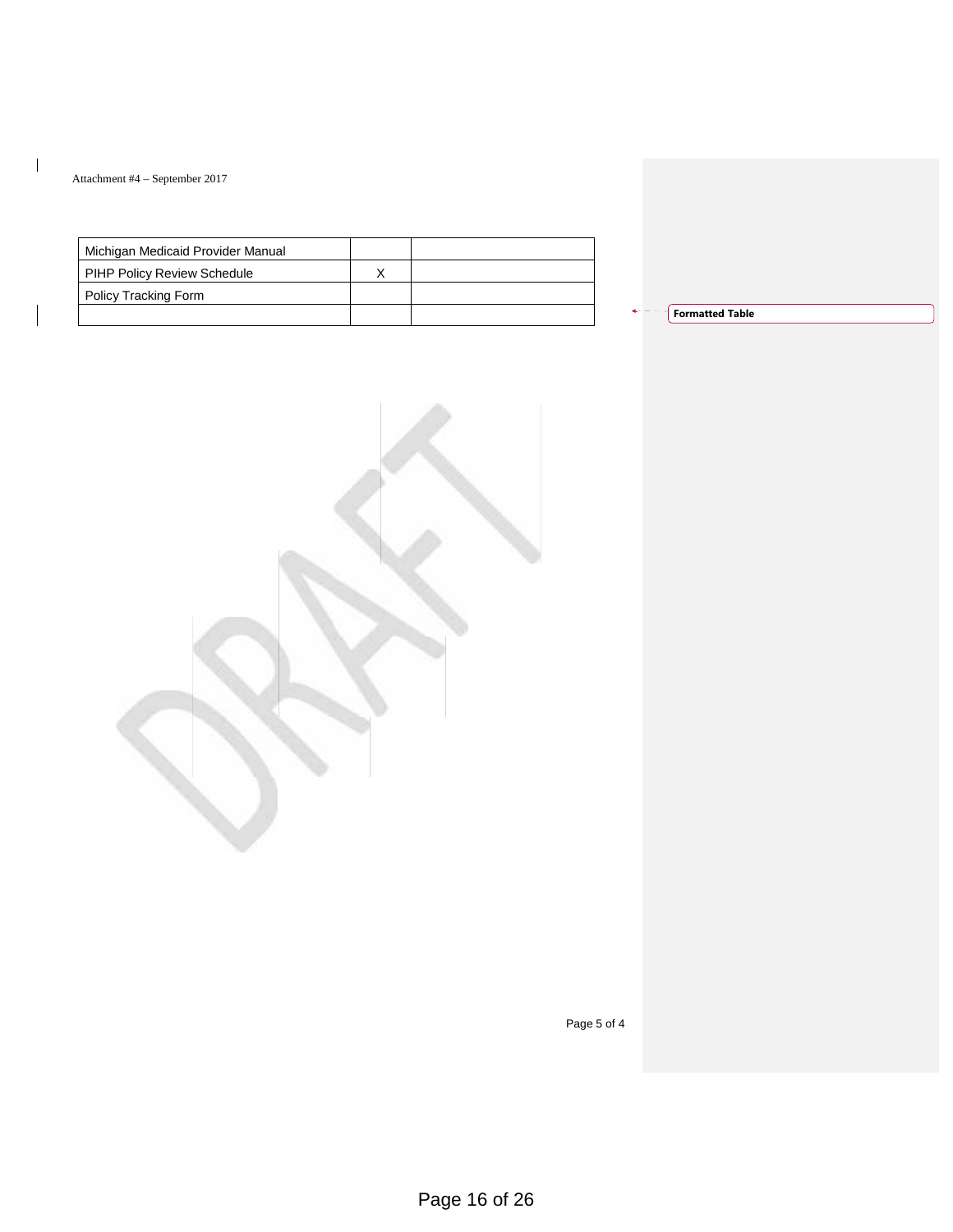## **Summary of Training Survey Results**

## **Lenawee**

- 1. Three total respondents
- 2. Top prevention provider trainings were
	- a. Emerging Drug Trends (3)
	- b. SMART Outcomes, Evaluation, Marijuana Legalization, Social Media (1 response each)
- 3. Top Peer-to-Peer provider trainings were
	- a. Leadership Teams, Photo Voice, Coalition Effectiveness, Project Success (3 responses each)
- 4. Wednesday and Thursday afternoon and Friday morning appear to be the best times to host trainings for this county.
- 5. The training length does not matter for respondents of this county.

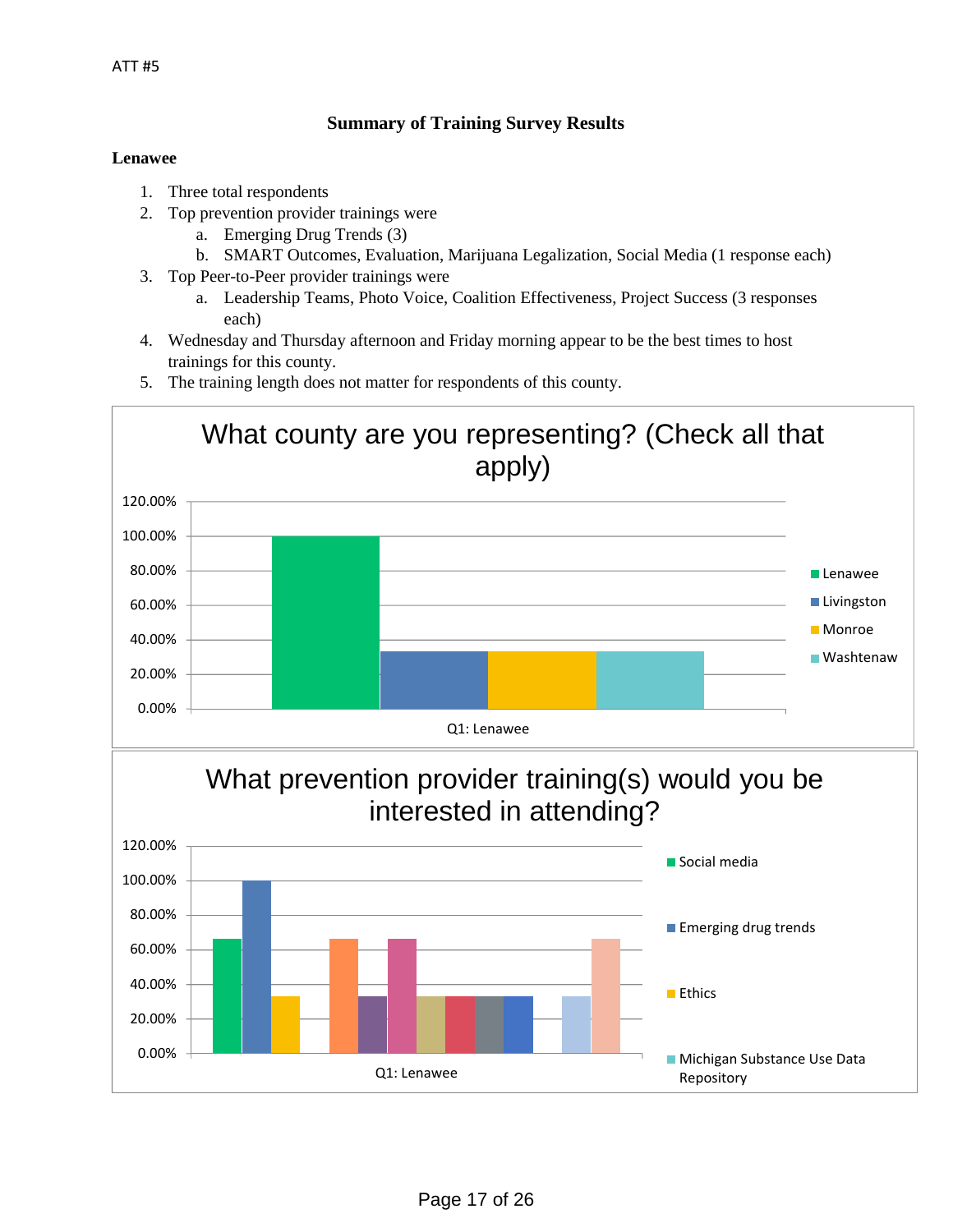

## **Livingston**

- 1. Ten total respondents
- 2. Top prevention provider trainings were
	- a. Emerging Drug Trends (7)
	- b. Marijuana Legalization (4)
- 3. Top Peer-to-Peer provider trainings were
	- a. Opioid Efforts (6)
	- b. Project Success, Social Norming, Most Campaign, Social Media (4 responses each)
- 4. Monday morning appeared to be the best timeframe to attend trainings. Wednesday, Thursday and Friday mornings followed close behind
- 5. Training length does not matter to respondents of this county.

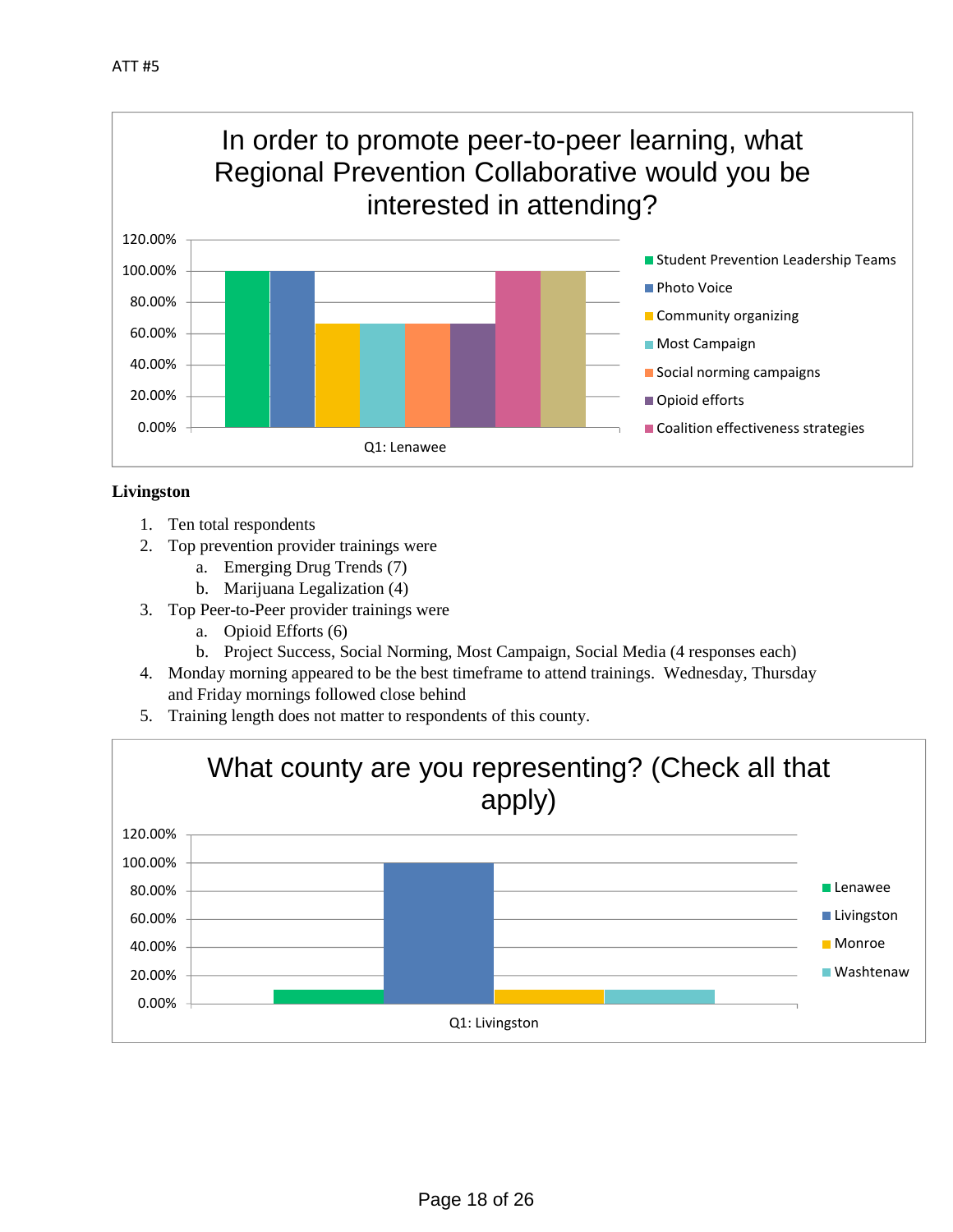

# In order to promote peer-to-peer learning, what Regional Prevention Collaborative would you be interested in attending?



## **Monroe**

- 1. Five total respondents
- 2. Top prevention provider trainings were
	- a. Emerging Drug Trends (5)
	- b. Social Media (4)
- 3. Top Peer-to-Peer provider trainings were
	- a. Social Norming (4)
	- b. Most Campaign and Coalition Effectiveness (3 each)
- 4. Monday morning appeared to be the best timeframe for trainings.
- 5. Three of five respondents voted for half day trainings for respondents of this county.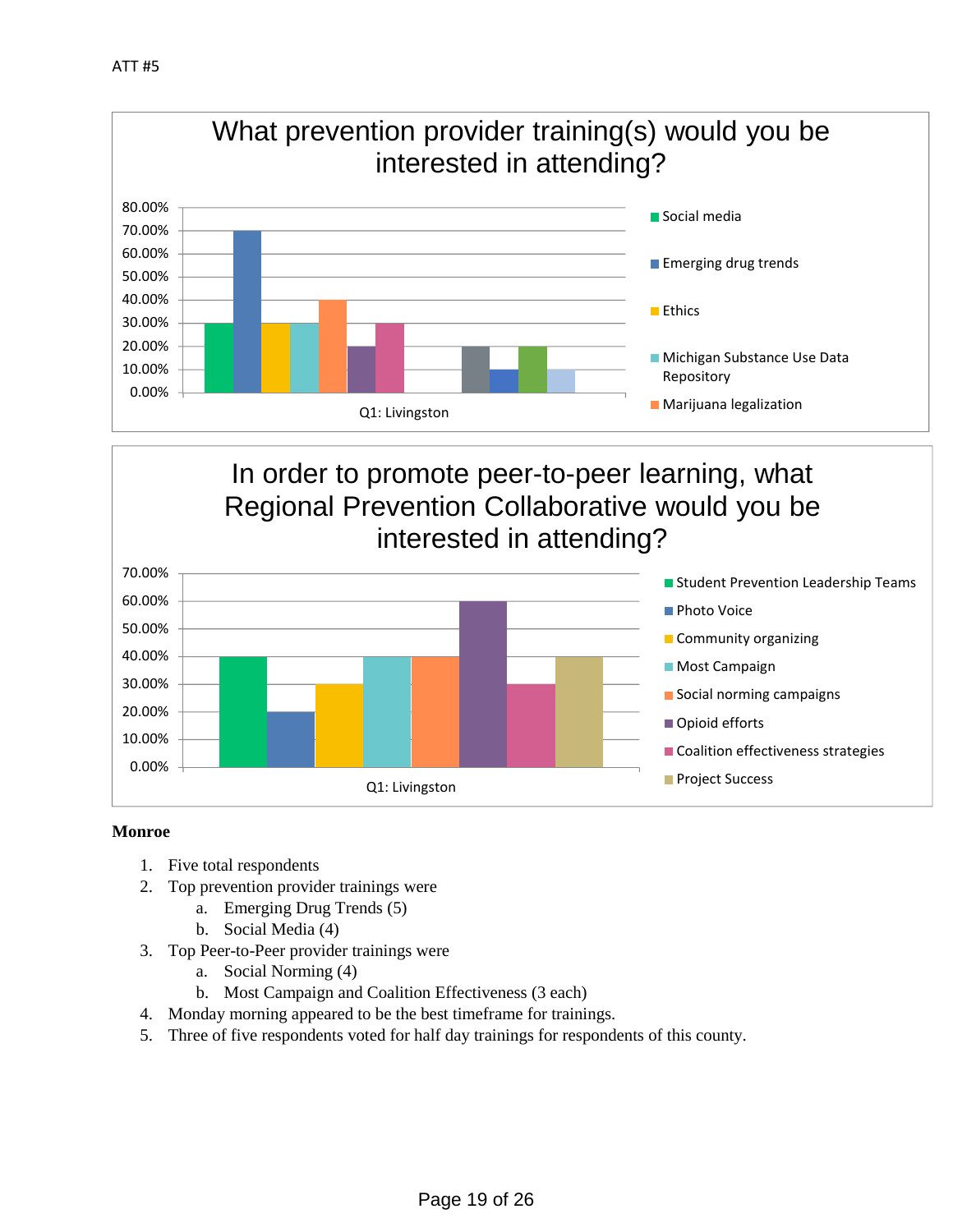

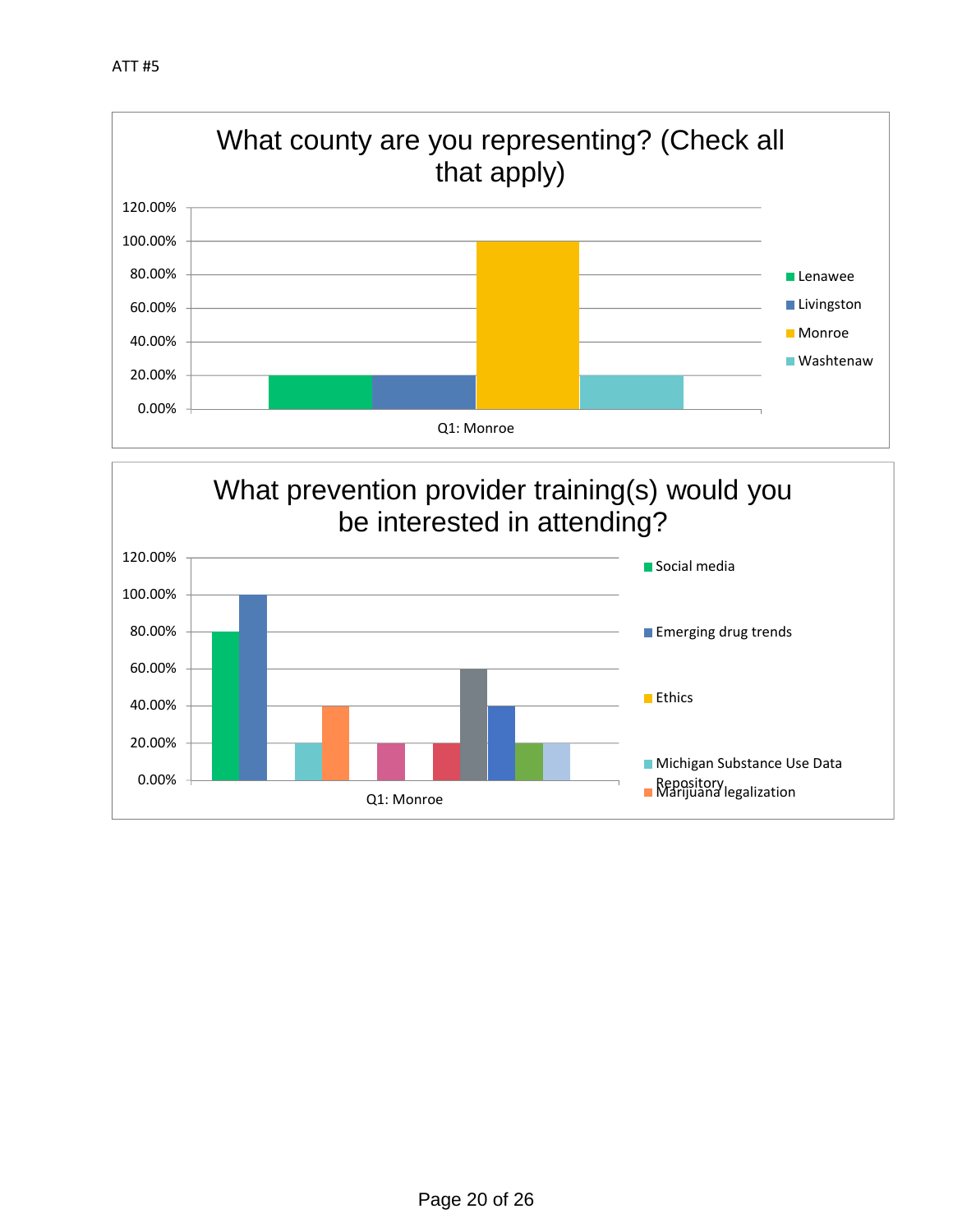

## **Washtenaw**

- 1. Fifteen total respondents
- 2. Top prevention provider trainings were
	- a. Social Media (9)
	- b. Strategic Prevention (8)
- 3. Top Peer-to-Peer provider trainings were
	- a. Social Norming (8)
	- b. Student Prevention and Coalition Effectiveness (7)
- 4. Thursday morning appeared to be the best timeframe for trainings
- 5. Training length does not matter to respondents of this county.

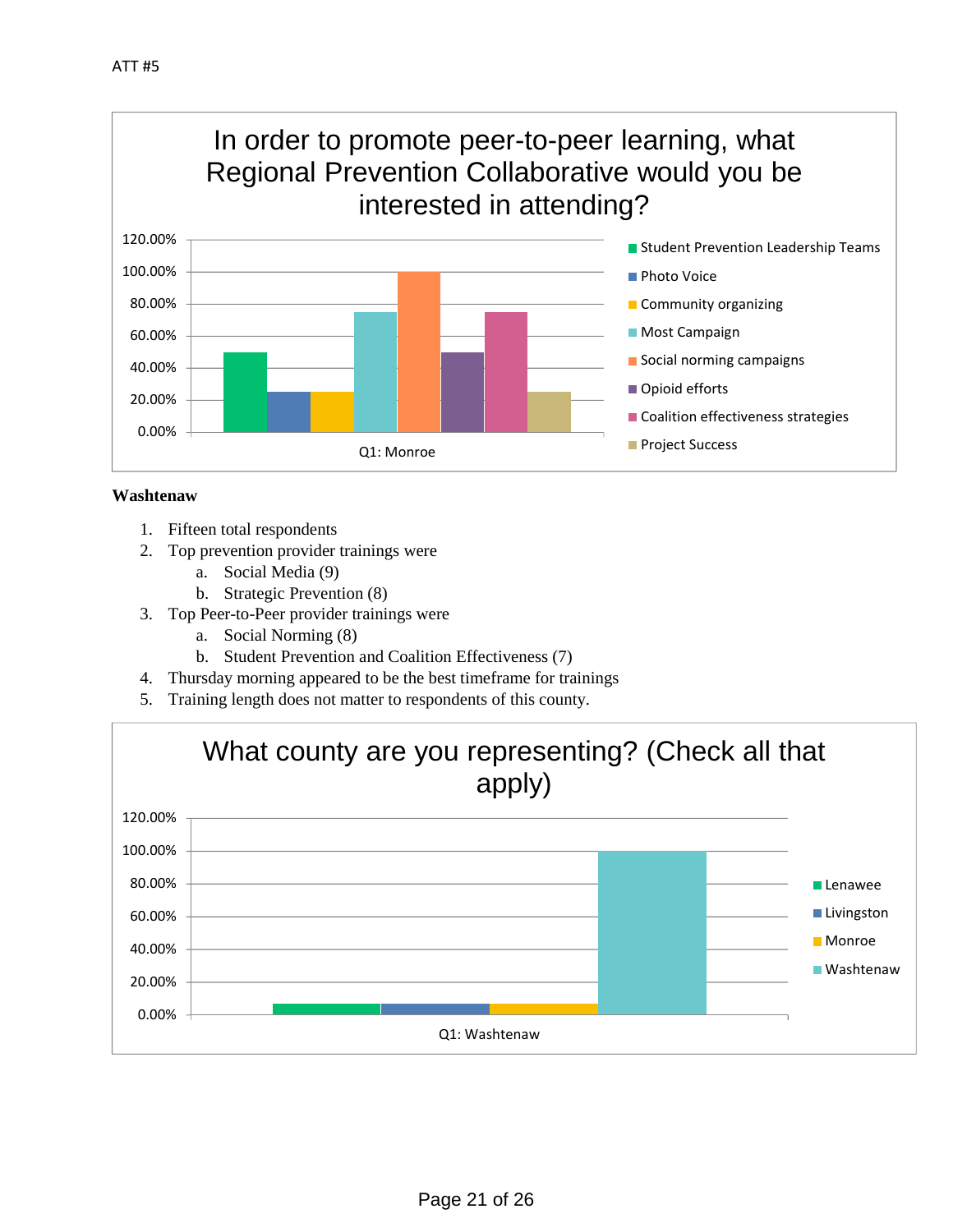

# In order to promote peer-to-peer learning, what Regional Prevention Collaborative would you be interested in attending?



# **Trainings Overall**

- The top prevention provider trainings overall:
	- 1. Emerging Drug Trends (19)
	- 2. Social Media (15)
	- 3. Marijuana Legalization (13)
- The top Peer-to-Peer trainings overall:
	- 1. Social Norming Campaigns (15)
	- 2. Opioid Efforts (14)
	- 3. SPLT and Coalition Effectiveness (13 responses each)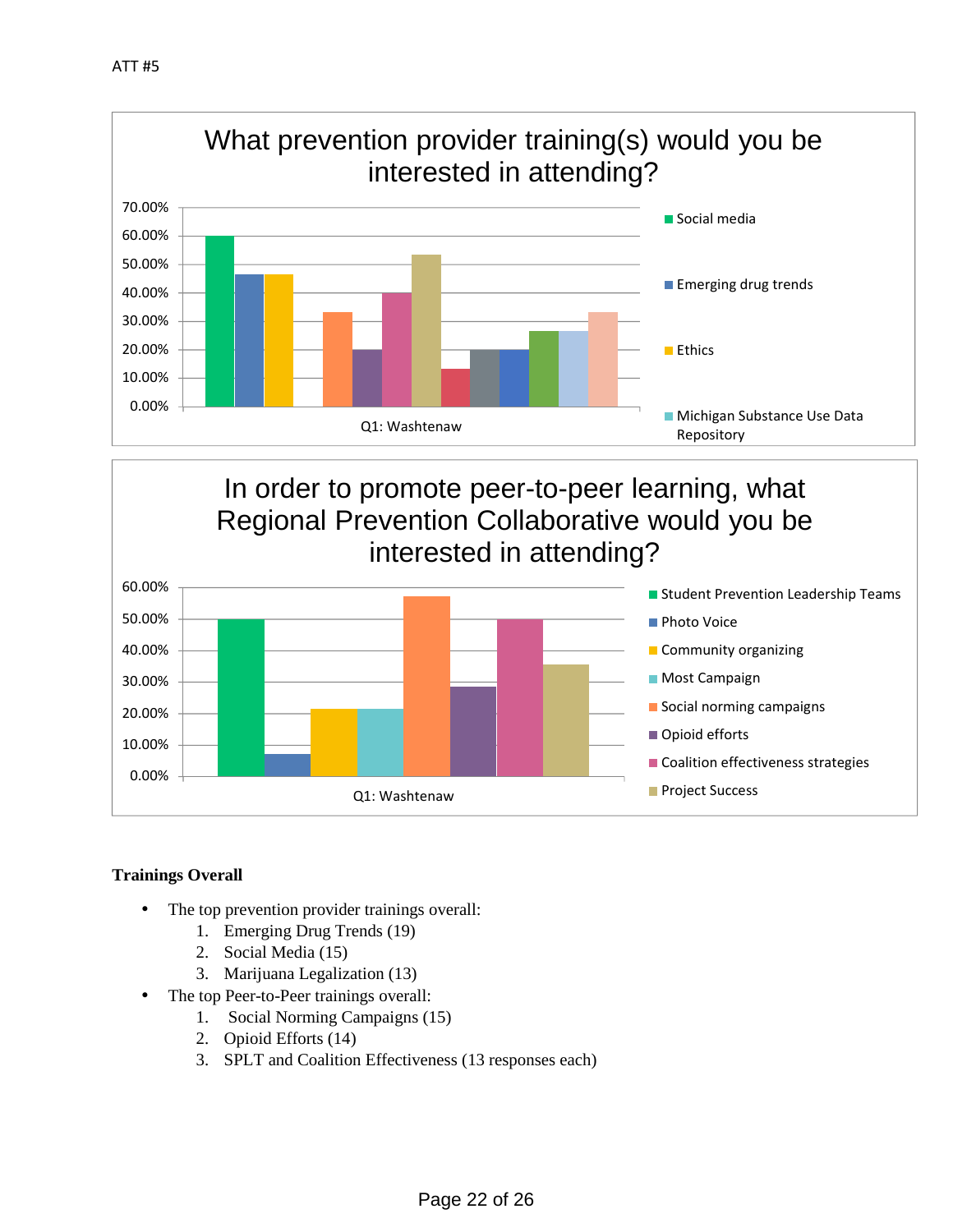# COMMUNITY MENTAL HEALTH PARTNERSHIP OF SOUTHEAST MICHIGAN

# **OPIOID OVERDOSE PREVENTION EDUCATION PROGRAM PROCEDURE AND INSTRUCTIONS**

It is the intent of the Community Mental Health Partnership of Southeast Michigan (CMHPSM) to make available naloxone overdose rescue kits to community responders (family members, significant others and persons with opioid use disorders) for use in preventing opioid overdoses. Naloxone is an opioid antagonist which can reverse the effects of opioid overdoses.

**Process:** CMHPSM will issue the naloxone kits based on need estimates by individuals or agencies who have been trained by the CMHPSM, based on availability of funds. Each agency will be responsible for identifying high-risk clients/families who would benefit from having a rescue kit available (see definition of high risk). Rescue kits will be available only to individuals who have been appropriately trained opioid overdose prevention education using naloxone.

## **Definitions:**

**Naloxone:** A prescription medication containing a nasal or auto-injector of Naloxone Hydrochloride, an opioid antagonist (opioid blocker) which acts as a reversal agent.

**Narcan Nasal Spray®:** FDA approved intranasal naloxone that contains 4mg of naloxone.

**Opioid Overdose Coordinator:** A medical physician, nurse practitioner/physician assistant, nurse or appropriately trained individual who will provide training to community overdoes educators on opioid overdose prevention education using naloxone.

**Opioid Overdose Educator:** A person who has undergone an extensive Train the Trainer Opioid Overdose Prevention Education program who can provide naloxone training to community responders (i.e., family, agency staff, clients and/or their significant others).

**Community Overdose Responder:** Family member or significant other that has successfully completed the Opioid Overdose Prevention Education Training and able to administer naloxone in an overdose.

**Naloxone Use Report** – A report form that must be completed and submitted to CMHPSM in the event a refill of naloxone is needed due to expiration, administration, or misplacement.

**Provider** – CMHPSM contracted or CMHPSM approved program providing substance use disorder services to REGIONAL residents.

**High Risk Individual** – Anyone who use drugs, are friends or family members of people who use drugs, are on chronic higher opioid therapy 50MME/day, concurrent benzodiazepine use, history of overdose, history of substance use disorder.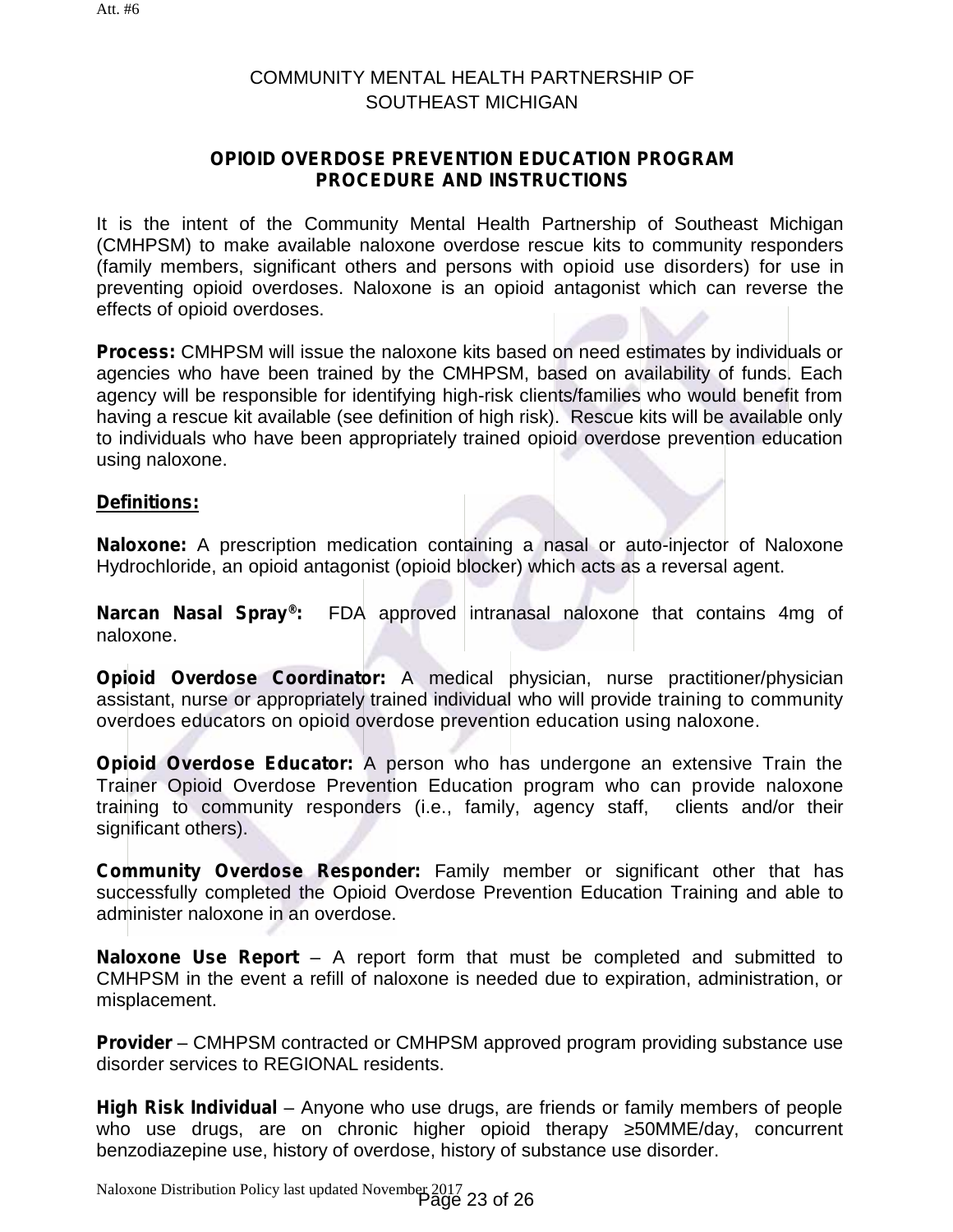# PROCEDURE

# I. Providers

## A. Provider Training and Naloxone Kit Distribution

Designated provider staff must successfully complete mandatory Train the Trainer Opioid Overdose Prevention Education Training sponsored by or approved by CMHPSM. Following the Train the Trainer, the designated provider staff becomes the overdose educators at their respective agencies. The overdose educators will then train community overdose responders on how to use naloxone in the event of an opioid overdose.

## B. Accessing Naloxone

There are three different methods of obtaining naloxone:

1). Provider prescribers may write naloxone prescriptions for each person receiving naloxone in accordance with State Law (MI. PA 311, of 2014), including prescribing and dispensing to the consumer, 2) A provider staff may request naloxone at a registered pharmacy with a standing order, 3) Request naloxone through CMHPSM SUD Director.

If naloxone is requested through CMHPSM SUD Director, the Provider will submit a Naloxone Use Report to CMHPSM SUD Director on a quarterly basis. It is encouraged that if naloxone is obtained through other means, a method of data surveillance of naloxone use is highly recommended to help understand overdose characteristics with our region.

# C. Procurement

CMHPSM will purchase naloxone through approved pharmacy with unobligated block grant or PA2 funds. CMHPSM will retain a supply of the NALOXONE KITS and distribute to providers when requested.

## II. Community Overdose Responders

# A. Family Members and/or Significant Others

Family members and significant others must be educated on recognizing opioid overdose symptoms and how to administer naloxone prior to being issued a naloxone kit.

Upon completion of the Opioid Overdose Prevention Education using naloxone, family members and/or significant others willbe personally opioid overdose symptoms and how to administer naloxone prior to being<br>issued a naloxone kit.<br>Upon completion of the Opioid Overdose Prevention Education using<br>naloxone, family members and/or significant others will be per given a prescription. The training for community overdose responders can be done by any staff who has completed the train the trainer opioid overdose prevention education course.

The end users are required to contact CMHPSM and complete a Naloxone Use Report if and when they administer naloxone in an overdose situation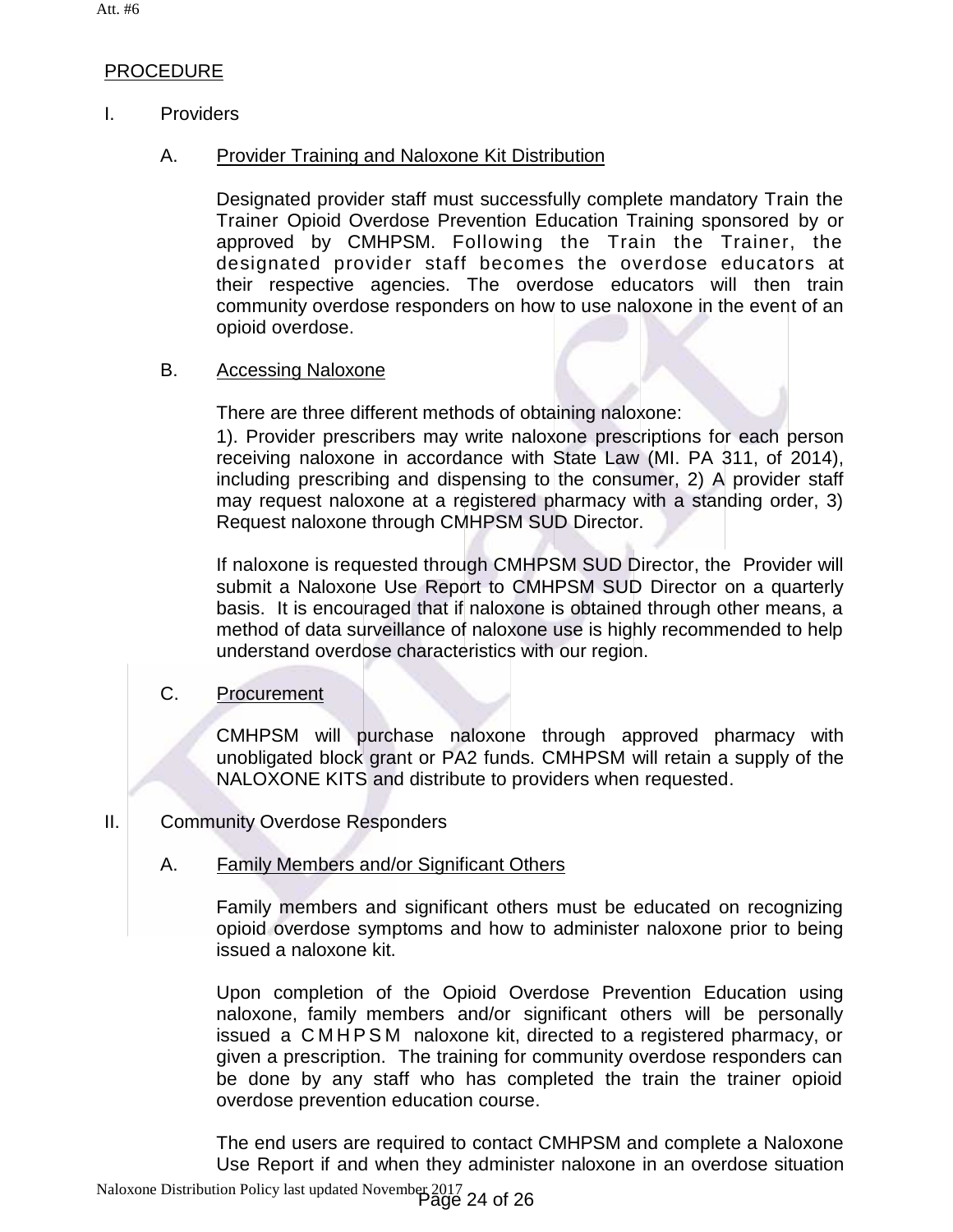or if a refill is needed due to expiration (information is included in the naloxone kits).

# B. Naloxone Intranasal Administration Protocol

Community overdose responders shall administer the intranasal naloxone in the event of an opioid overdose, in accordance with training, the person will use universal precautions and follow these A.C.T.I.O.N. steps:

**A**rouse

3 "S" : Shout, Shake, and Sternal Rub

**C**heck for signs of overdose

- Passed out, cannot be woken up
- Breathing slowly (<8 breaths/min) or no breathing
- Deep snoring/gurgling sounds
- Lips blue or grayish color

**T**elephone 911

**I**ntranasal Naloxone

- Give Naloxone:
- Peel back the package; place the nozzle in the nose; push the plunger into the nostril; hold for 2-3seconds

# **O**xygen

- 2 Rescue breaths or CPR if you know how
	- Rescue breathing 1:5
	- CPR 30:2

# **N**aloxone again

- No response in 3-4 mins, give 2<sup>nd</sup> naloxone
- If breathing OK, side-lying recovery position
- D. *ALL OPIOID OVERDOSE RESPONDERS (FAMILY, FRIENDS, AND PROGRAM STAFF) ARE REQUESTED TO NOTIFY CMHPSM IMMEDIATELY OF ALL NALOXONE USES, REGARDLESS OF TYPE and COMPLETE A NALOXONE USE REPORT*.
- E. Community overdose responders may obtain new naloxone medication from their designated provider at the earliest opportunity after a naloxone use report is completed in paper and submitted to CMHPSM SUD Director.
- III. Storage
	- Naloxone should be stored in the original package at room temperature. Avoid light exposure.
	- Naloxone kits for community overdose responders/providers should be stored in a manner where the program can track/account for each kit until distributed or in accordance with the program's medication storage policies.